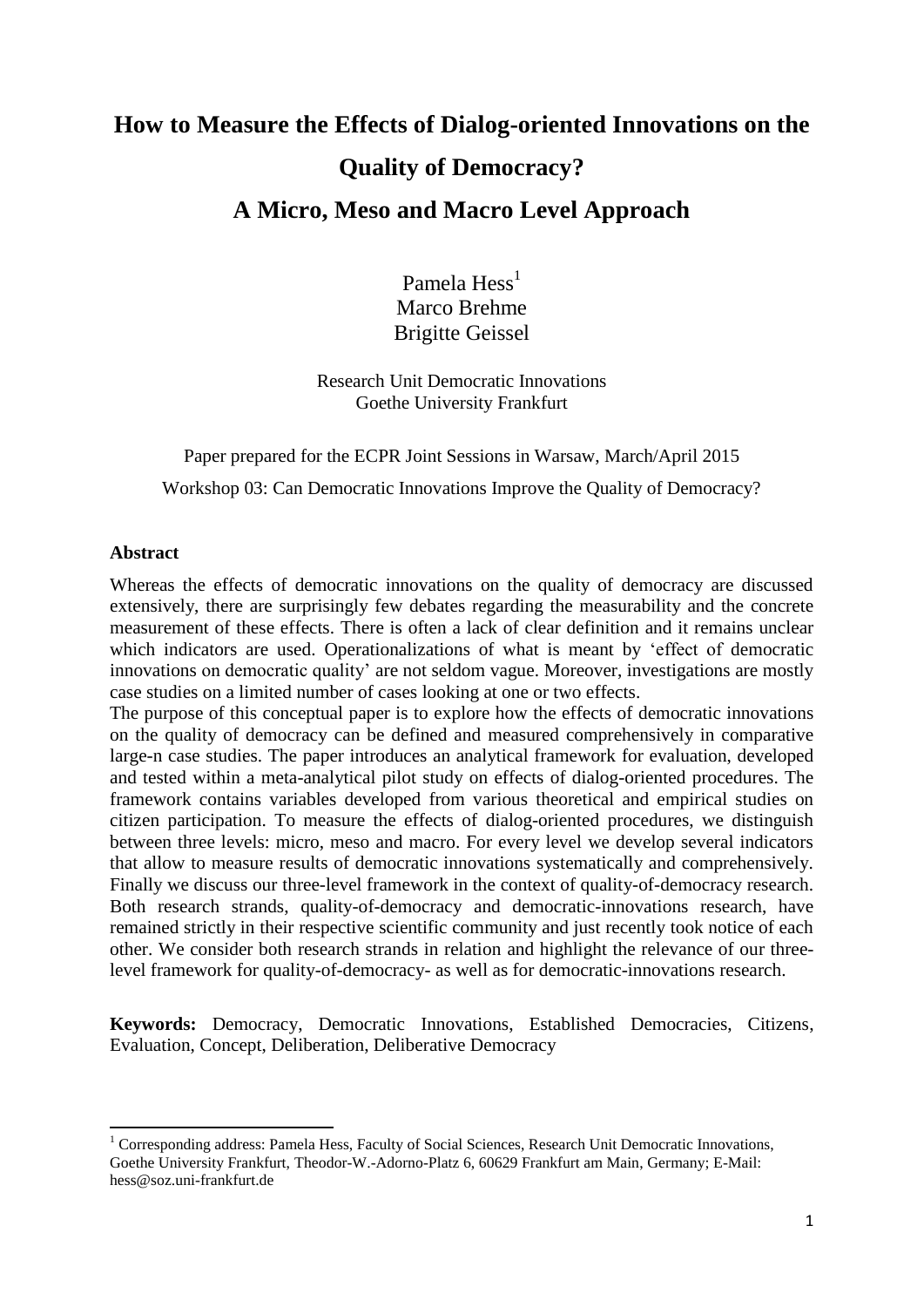#### **Introduction**

**.** 

Whereas the effects of democratic innovations on the quality of democracy are discussed extensively, there are surprisingly few debates regarding the concrete measurement and the measurability of these effects. There is often a lack of clear definition and it remains unclear which indicators are used. Clear operationalizations of what is meant by 'effect of democratic innovations on democratic quality' are frequently missing. Moreover, research is mostly done in a case study format with a limited number of cases looking at one or two effects.

The purpose of this conceptual paper is to explore how effects of democratic innovations can be defined and measured comprehensively in comparative large-n case studies. In contrast to the wide-spread case study approach, our research project<sup>2</sup> is aiming at combining the scattered information. "Cumulating the Intellectual Gold of Case Study" (Jensen/Rodgers 2001) is the objective of our approach. In other words we are aiming at a meta-analysis of qualitative data. We are convinced that the patchy case-study-data must be accumulated, aggregated, and synthesized to reach generalizable conclusions.

The useful combination of information, however, is only possible, if this information is systemized within a common framework. Authors of case studies do hardly apply similar concepts and indicators. Whereas, for example, one author examines the knowledge gain of participants, labeling this phenomenon as 'effectiveness', another author might use the same term, 'effectiveness', as a term describing impacts on policy making. This chaos of labelling, meaning, and semantics impedes the aggregation of case studies' data. A well thought out framework is required.

The paper introduces an analytical framework for evaluation, developed and tested within a meta-analytical pilot study on effects of dialog-oriented procedures. The framework contains variables extracted from various theoretical and empirical studies on democratic innovations. To measure the effects of participatory procedures, we distinguish between three levels: micro, meso and macro level. For every level we develop several indicators that allow to measure results of democratic innovations on quality of democracy systematically and comprehensively.

The paper is structured in the following manner: First, it discusses briefly the term democratic innovations. Then, we give a theory-based overview about the democratic functions of

 $2$  The pilot study investigates the impact of dialog-oriented forms of citizen participation (including participatory budgeting and local agenda 21 processes) at the local level in Germany. See for more information on the research project: http://www.uni-frankfurt.de/53879646/metaanalyse.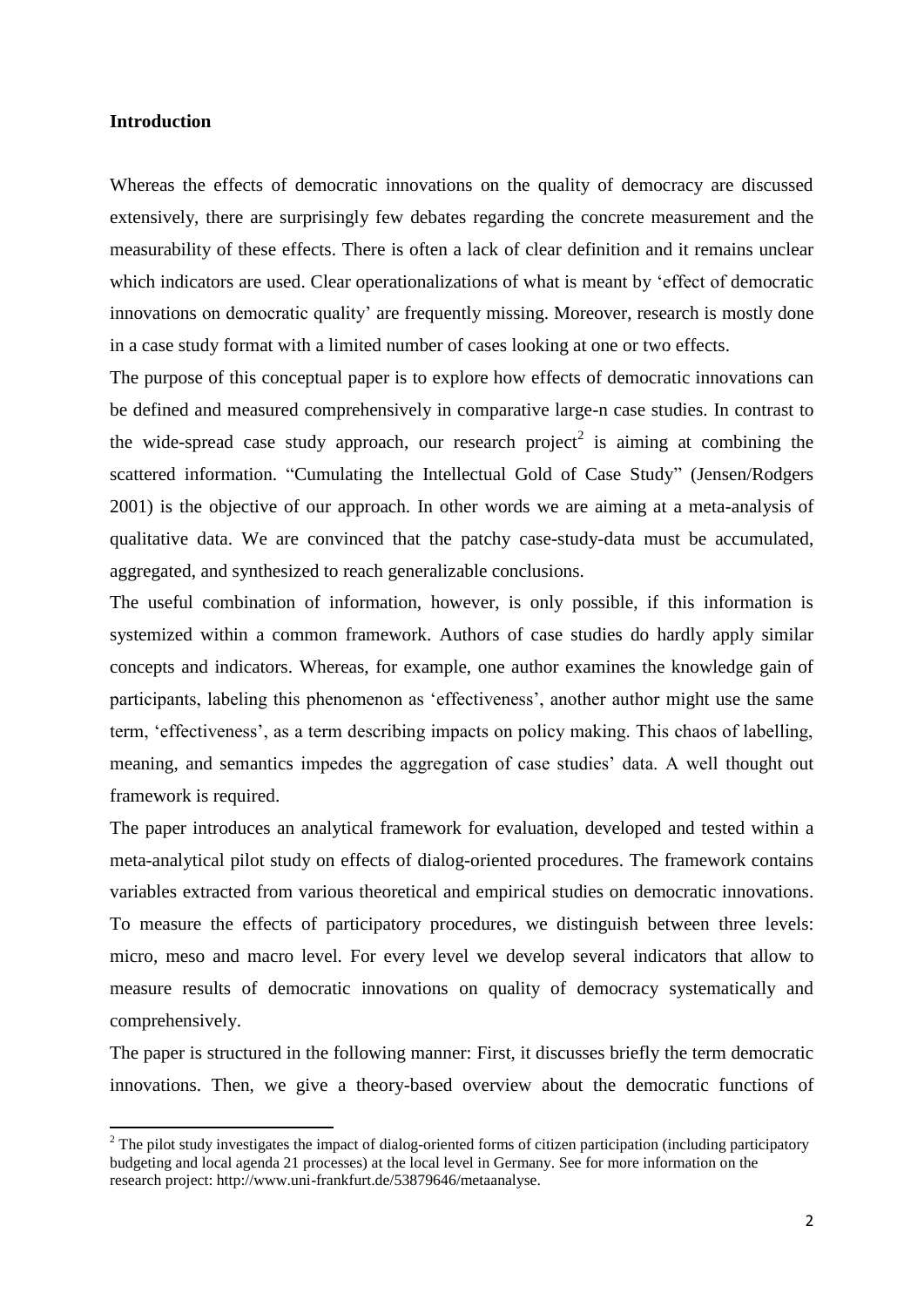deliberation and dialog-oriented procedures as one example of democratic innovations. Next, the paper reviews the extant literature relevant for empirical measurements of democratic, especially dialog-oriented innovations' effects. Finally, the analytical framework of our metaanalytical pilot study, including selected indicators, is presented. The paper concludes with a discussion of ties between democratic-innovations and quality-of-democracy research and the relevance of our three-level framework for both research strands.

#### **Democratic Innovations**

The term 'innovation' is used mostly in technology and economics but is also attracting increasing interest in the context of politics. It is difficult to delineate the term 'innovation' with any precision. What makes the definition even more challenging is the fact, that innovations are often not invented, but reinvented or copied. In technology and economics, about 70-80 percent of what firms interpret as innovations are not really new for the sector, but are actually imitations. This is also true in the world of politics. An innovation can be new in one country, but widespread in another. Thus given the fact that, for example, direct democracy is common in Switzerland, direct democratic elements in other countries could be considered as imitation - or as an innovation in a different 'sector'.

We refer to participatory innovation as new procedures consciously and purposefully introduced with the aim of improving the quality of democracy (Geissel 2013; Smith 2009). These participatory procedures are considered as a complement to representative democracy. Via enhancing citizens' participation in political processes democratic quality will supposedly be improved. Similar political terms, such as 'strong democracy', 'deep democracy', and 'participatory democracy' refer to participatory innovations as well, but are often utilized as normative concepts portraying 'more participation' as a desirable project with many utopian features. In contrast, our research aims at evaluating existing participatory procedures empirically. However, before we discuss the framework for the empirical evaluation we will introduce theoretical expectations especially on dialog-oriented procedures.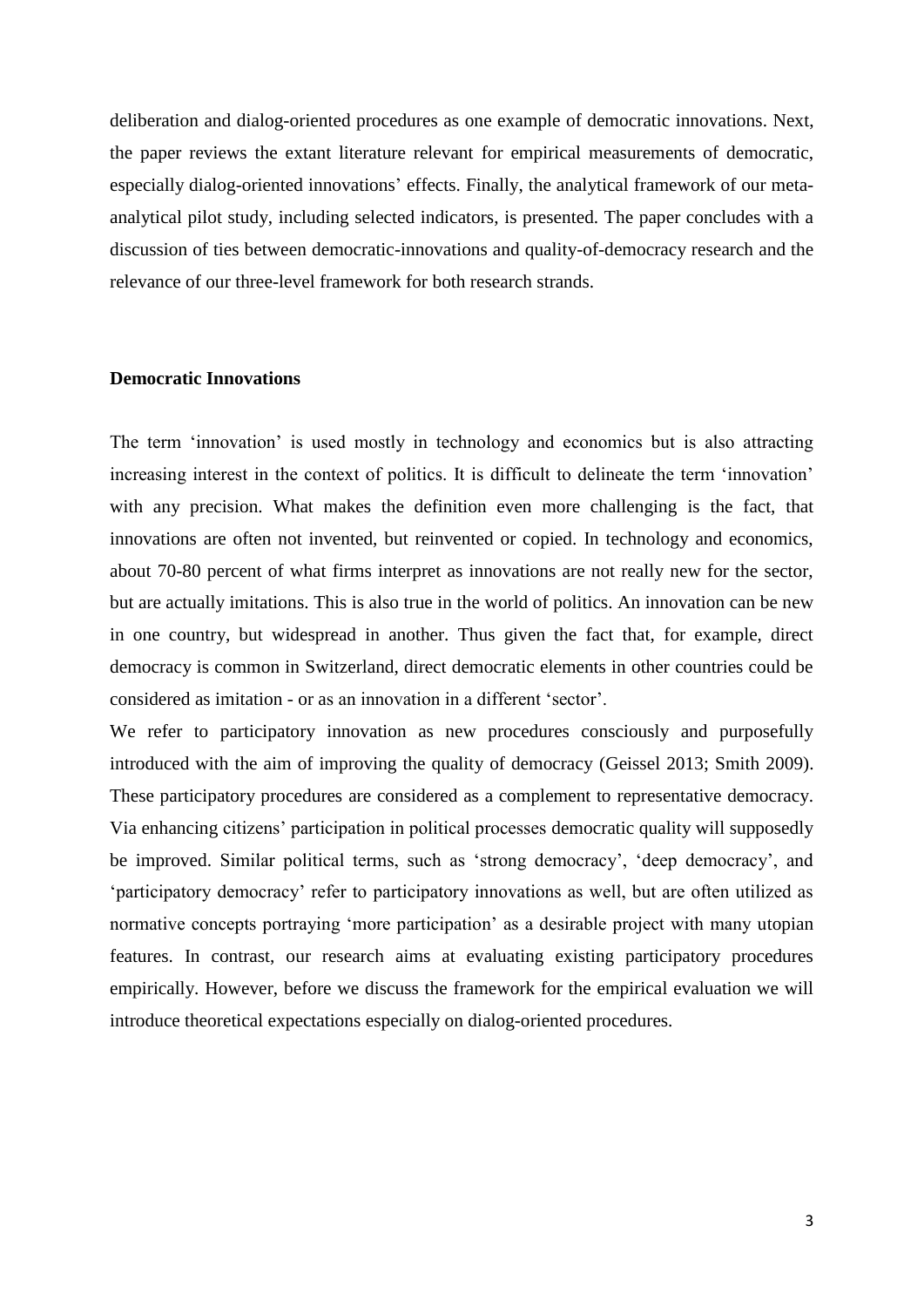#### **Deliberative Theory: Expectations on Outcomes of Dialog-oriented Procedures**

The core characteristic of deliberative/dialog-oriented procedures is deliberation among citizens. According to Habermas' well-known concept, deliberation is characterized as a particular form of communication, i.e. a so-called ideal speech situation. This ideal speech situation consists of certain prerequisites: "free access to deliberation, identity of meaning and saying (*Wahrhaftigkeit*), comprehensibility (*Verständlichkeit*) of speech acts, and elimination of all forms of power except the '*forceless force of the better argument*'" (Rucht 2012, 113). Whereas many European authors draw attention to these strict rules, most US scholars focus on less rigorous principles and regard almost every form of discussion as deliberation (Geissel 2013). In this paper, we follow the less strict comprehension of deliberation or being more precise "dialog-oriented procedures". Therefore we use the term "deliberation" or "deliberative procedure" only in the context of theoretical debate. When referring to 'really existing' procedures we apply the term "dialog-oriented" procedure (see for this debate also Talpin 2013).

In deliberative theory, several effects or functions of dialog-oriented procedures for democracy are emphasized (see for instance Geissel 2012; Michels 2011; Grönlund et al. 2010; Fishkin 2009; Delli Carpini et al. 2004; Gastil 2004, 2000; Price/Cappella 2000):

First, dialog-oriented procedures are expected to have educational effects on the *participants*. When participating in dialog-oriented processes, participants' knowledge on the discussed issue as well as their political knowledge improves. Participants become more informed, skilled and competent in understanding and discussing political problems. They also learn and understand the complexity of problem solving in politics. Moreover, these procedures are also expected to improve tolerance as well as feelings of being part of the community.<sup>3</sup> As a result, participants would feel more responsible for their community.

Second, dialog-oriented procedures are expected to have effects on the discussing *group* itself. As for example Michels (2011, 287) points out, interactions between participants become more deliberative if arguments are exchanged, if participants are willing "to hear other points of view and to debate issues", i.e. the quality of deliberation is enhanced. Moreover, dialog-oriented procedures are expected to build up social capital by improving trust and network between participants.

1

 $3$  In the words of Mansbridge (1995), participation makes citizens better in the sense of becoming better democrats.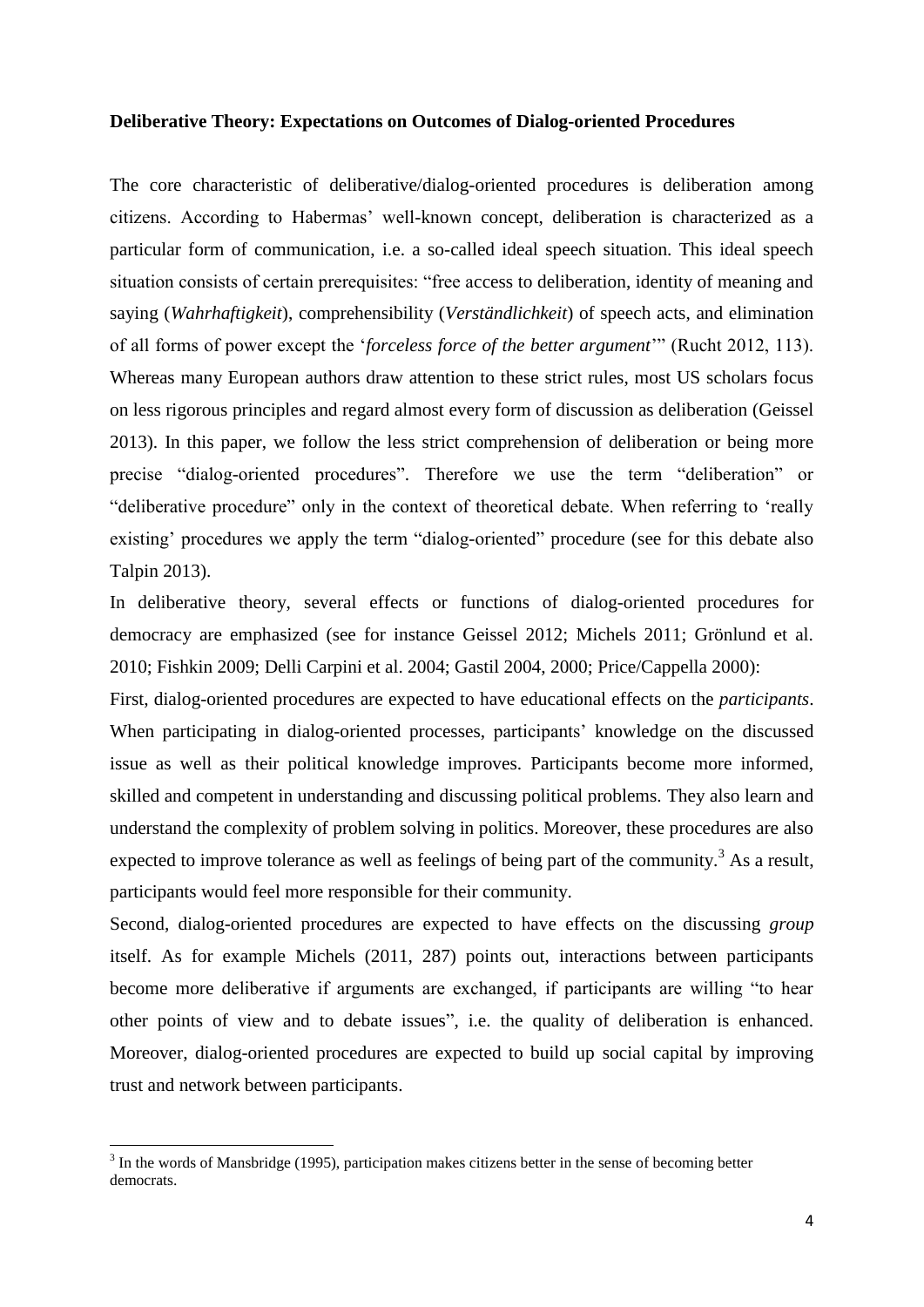Third, dialog-oriented procedures might under certain circumstances encourage also nonvoters to become politically engaged, i.e. *political inclusiveness* can be improved. For example, referring to online deliberation procedures, Price and Cappella (2000) point out that political participation encourages electoral engagement as well as broader engagement in community also of former non-voters.

Fourth, dialog-oriented procedures are expected to improve *political decisions*<sup>4</sup>. Whereas direct democracy and co-governance processes mostly affect the decision-making bodies directly, dialog-oriented democratic innovations have no decision-making authority, but can offer advice to representative bodies which have the final say. By proposing recommendations based on debate of those affected, policy makers will be better informed about the interests and needs of their constituency.

Finally, dialog-oriented procedures are accepted to have positive effects on the entire *citizenry*. The opportunity to discuss, debate and question public decisions, can, for example, lead to improved perceived legitimacy within the entire citizenry (not just among participants of the procedure). Even citizens opposing the decision would be more willing to comply if they had the option to be engaged in the process of will-formation. Some authors even expect that citizens' trust in institutions of representative democracy and in politicians increases if dialog-oriented procedures are provided.

In sum, deliberative theory emphasizes that participation in dialog-oriented procedures has a number of positive effects on democracy, however mainly on participants and citizens. The following benefits are expected:

- 'Enhancement' of participants' political skills, attitudes, behavior (micro level)
- 'Enhancement' of deliberative quality and building of social capital (meso level)
- 'Enhancement' of political inclusion (meso level/macro level)
- 'Enhancement' of political decisions (macro level)

1

'Enhancement' of citizenry's political skills, attitudes, behavior (macro level).

<sup>&</sup>lt;sup>4</sup> Whereas effects of deliberation on participants' education are often reported in studies, the impact on policymaking is documented rarely. Pogrebinschi and Ryan (2014) describe effectiveness of deliberation as translation of citizens' preferences into policymaking. In this sense, dialog-oriented procedures are effective if they have an impact on at least one of the stages of the policy cycle: "agenda setting, policy formulation and decision-making, implementation, evaluation and termination" (Pogrebinschi and Ryan 2014, 7).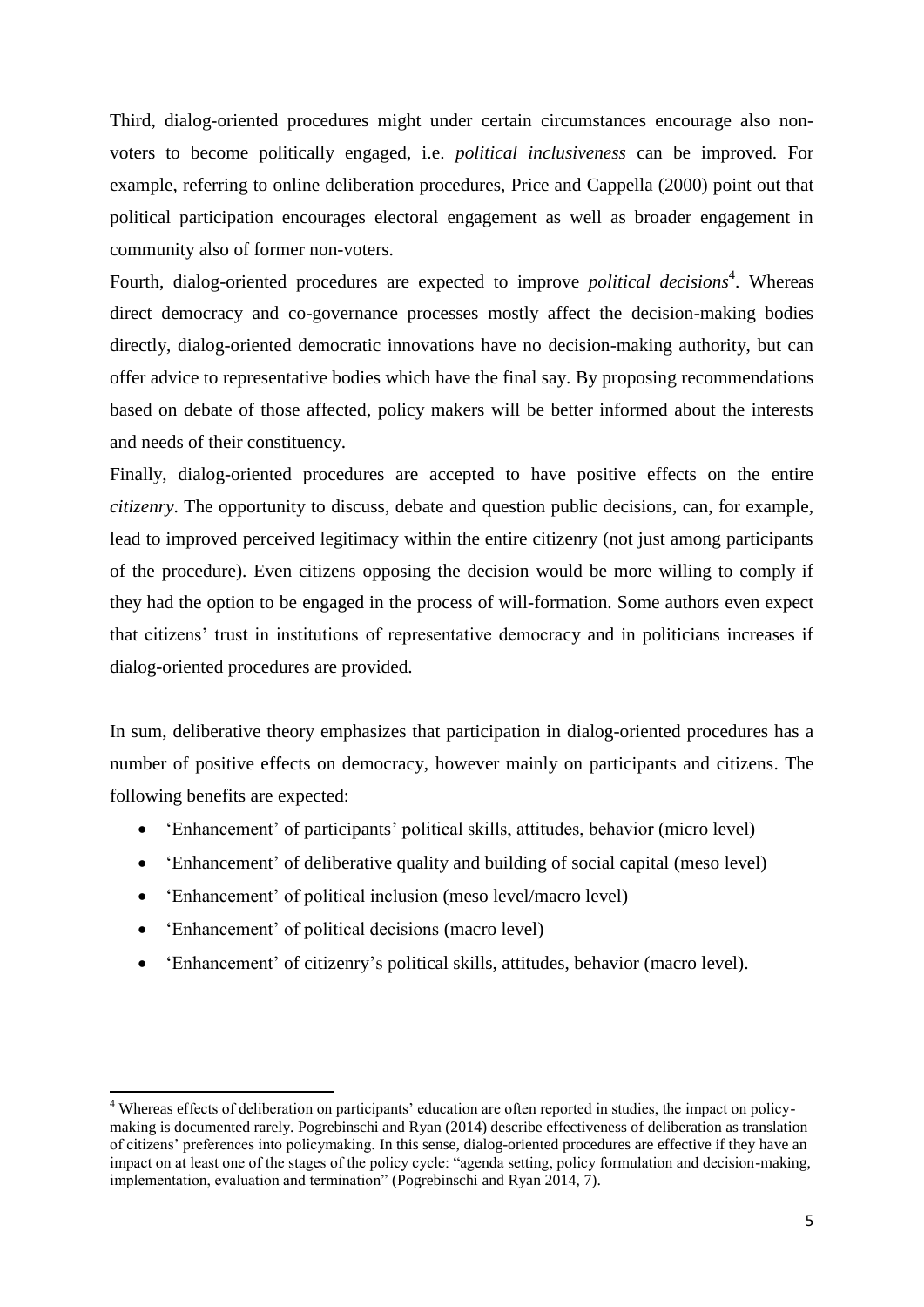#### **Empirical Measurements: Effects of Dialog-oriented Procedures**

Empirical research has started to investigate the actual effects of dialog-oriented procedures. We will first give an overview of crucial frameworks to be found in the field (Table 1). A summary of important findings is provided in the appendix  $(A$ ppendix  $1$ ).<sup>5</sup>

Empirical measurements of democratic innovations apply rather divergent frameworks. Whereas participant-oriented approaches stress criteria regarding the participants, meso-effect approaches refer to group-specific results. In contrast, macro-effect approaches identify effects on policy-making and the entire community: Criteria representing *micro-effects* scrutinize primarily impacts on participants' political skills, attitudes and behavior; in words of Carnes et al. (1998) on the educational effects (Abelson/Gauvin 2006, 229). This includes for example improvements of participants' trust and confidence in politicians and political institutions (see Carnes et al. 1998) or enhanced capacity for "considered judgments" covering participants' knowledge as well as reflections on other citizens' views (Smith 2009). M*eso-effect* criteria focus on deliberation quality, social capital building and inclusiveness within the group of discussing citizens. As Geissel (2012, 406) indicates, participation aims at developing social trust and social networks as well as shared norms of reciprocity which are criteria to measure social capital. According to Rowe (2004, 540) and Rowe et al (2004, 93), inclusiveness of participatory procedures can be measured by focusing on the criterion 'representativeness' ("that participants are representative of the wider affected population") (also Papadopoulos/Warin 2007, 455). Criteria representing *macro-effects* cover the influence on political decision-making and on outcome as well as the change in the entire citizenry. Smith (2009, 172), for example, talks about "popular control over aspects of the decisionmaking process" (e.g. Rowe et al 2004; Geissel 2009, 404; Abelson/Gauvin 2006, 22). The following table gives an overview of the criteria applied in different evaluations of democratic innovations and especially dialog-oriented procedures.

1

<sup>&</sup>lt;sup>5</sup> Effects of dialog-oriented procedures depend highly on context. Delli Carpini et al. showed that the impact of deliberation "varies with the purpose of deliberation, the subject under discussion, who participates, the connection to authoritative decision makers, the rules governing interactions, the information provided, …, and real-world conditions" (Delli Carpini et al. 2004, 336). See for more information on preconditions and causes of effects of deliberation the appendix of this paper (Appendix 2, 3, 4).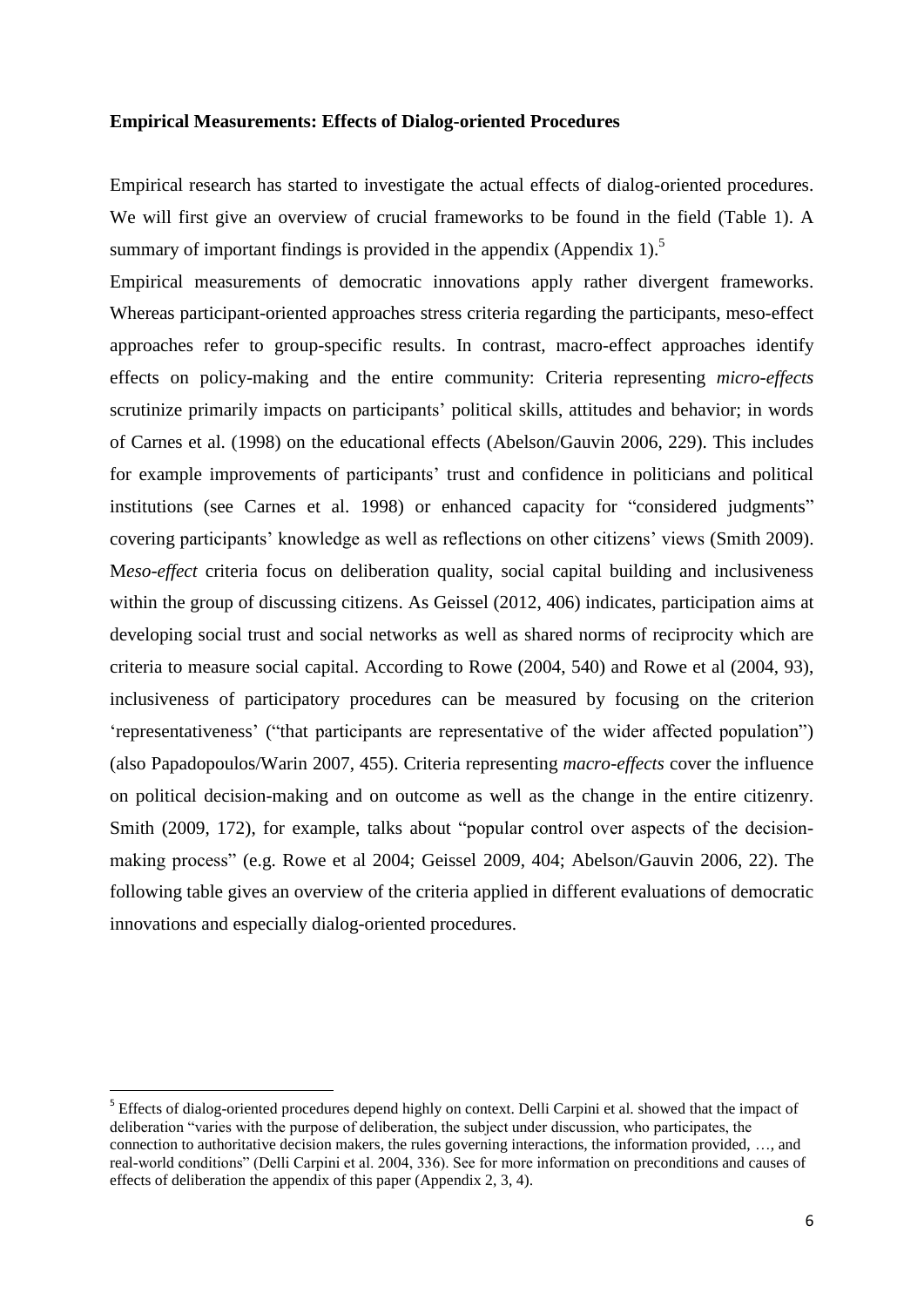|                              | <b>Micro-effects</b>                      | <b>Meso-effects</b>                       |                                                    |  |
|------------------------------|-------------------------------------------|-------------------------------------------|----------------------------------------------------|--|
|                              | (participant-oriented)                    |                                           | <b>Macro-effects</b>                               |  |
| Renn et al. 1995             | (change of<br>competence)                 |                                           | impact on policy                                   |  |
| Moore 1996                   | change of acceptance                      |                                           |                                                    |  |
| Carnes et al. 1998           | change of skills<br>change of acceptance  | inclusiveness                             |                                                    |  |
| Chess & Purcell 1999         |                                           | inclusiveness                             | impact on policy                                   |  |
| Beierle & Cayford 2002       | change of skills                          |                                           | impact on policy                                   |  |
| Rowe et al. 2004             |                                           | inclusiveness                             | impact on policy                                   |  |
| Rowe & Frewer 2004           |                                           | inclusiveness                             | impact on policy                                   |  |
| Abelson & Gauvin 2006        | change of skills                          | quality of deliberation;<br>inclusiveness | impact on policy;<br>impact on entire<br>citizenry |  |
| Dalton et al. 2006           |                                           | inclusiveness                             |                                                    |  |
| Holtkamp et al. 2006         |                                           | inclusiveness                             |                                                    |  |
| Papadopoulos & Warin<br>2007 |                                           | quality of deliberation;<br>inclusiveness | impact on policy                                   |  |
| Fung $2008^6$                |                                           |                                           |                                                    |  |
| <b>Smith 2009</b>            | change of skills                          | inclusiveness                             | impact on policy                                   |  |
| Geissel 2009                 | change of acceptance;<br>change of skills | social capital                            | impact on policy                                   |  |
| Michels 2011                 | change of skills                          | inclusiveness                             | impact on entire<br>citizenry                      |  |
| Geissel 2012                 | change of skills                          | quality of deliberation                   |                                                    |  |
| Pogrebinschi 2013            |                                           |                                           | impact on policy                                   |  |
| Goldschmidt 2014             | change of skills                          | quality of deliberation                   |                                                    |  |

Table 1: Criteria Applied in Evaluation Studies on Democratic Innovations (exemplarily)

Most empirical studies focus merely on effects at two levels, e.g. on benefits for participants' knowledge and social capital. What is rare up to now is a study of dialog-oriented procedures focusing systematically on effects of dialog-oriented procedures at all three levels. Empirical studies applying a multi-dimensional framework are still rare. Our pilot project aims at closing this gap in research by focusing on individual (micro level) and group-related changes (meso level) as well as on changes of policies and impact on the entire citizenry (macro level).

**.** 

 $6$  Fung (2008) provides a theoretical, programmatic perspective and does not aim at an evaluation of democratic innovations. In this paper we discuss frameworks applied for empirical evaluation and therefore this publication will not be discussed.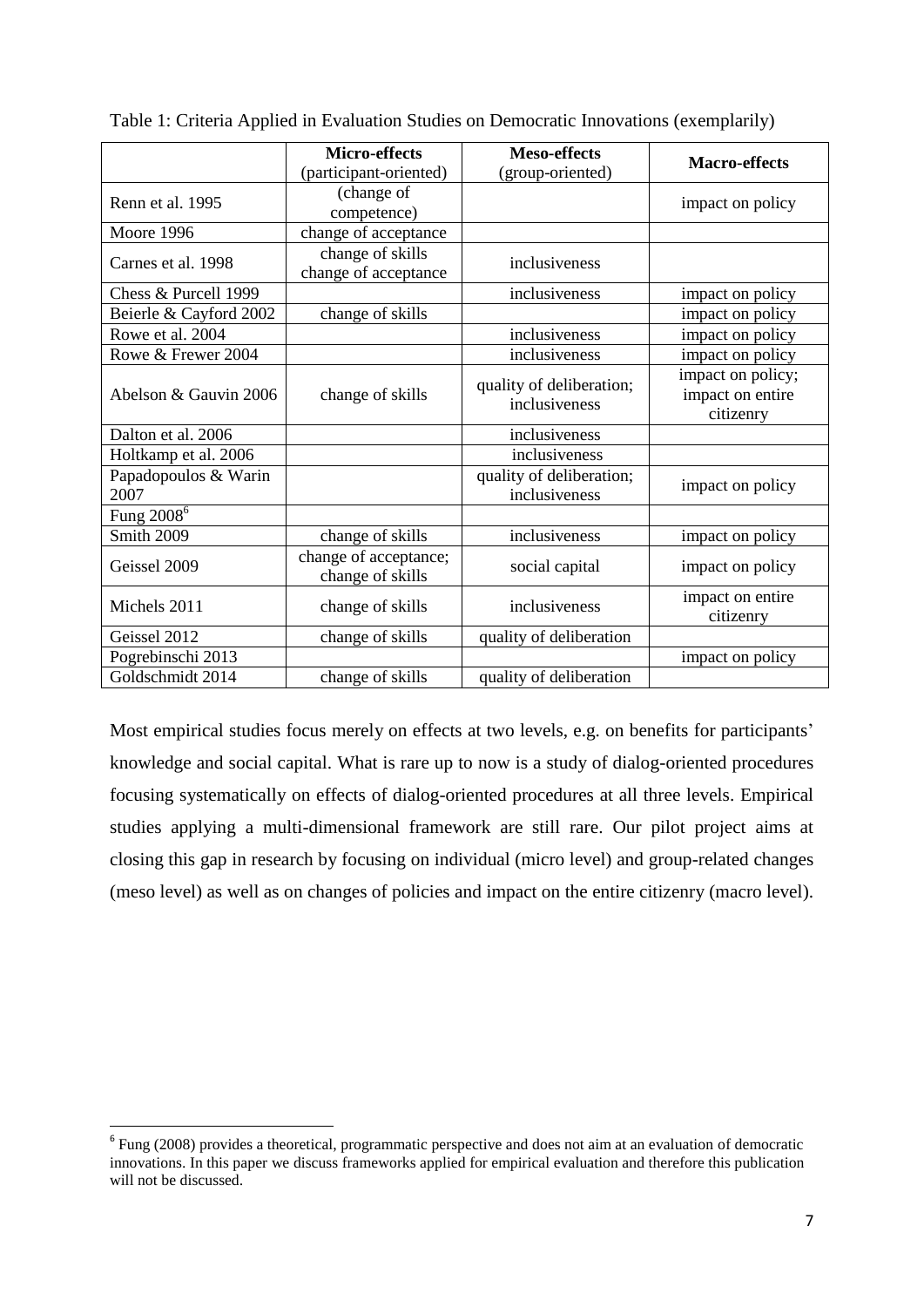# **Measuring the Effects of Dialog-oriented Procedures on Three Levels: Framework for Evaluation**

Based on this literature and with reference to our meta-analytical pilot study, we distinguish between micro, meso and macro level effects of dialog-oriented procedures (see table 2).

| <b>Effects at micro level</b>                                                          | <b>Effects at meso level</b>                  | <b>Effects at macro level</b>                                                                                                                                          |  |
|----------------------------------------------------------------------------------------|-----------------------------------------------|------------------------------------------------------------------------------------------------------------------------------------------------------------------------|--|
| Change of participants' skills                                                         | Quality of deliberation<br>among participants | Impact on policy (output)<br>Accountability<br>Responsiveness                                                                                                          |  |
| Change of participants'<br>Social capital among<br>political attitudes<br>participants |                                               | Outcome (e.g. sustainable)<br>development)                                                                                                                             |  |
|                                                                                        |                                               | Change within entire<br>citizenry                                                                                                                                      |  |
| Change of participants'<br>political behavior                                          |                                               | Political Inclusiveness :<br>- 'Equal participation' within dialog-oriented procedure<br>(meso level)<br>- 'Equal participation' within entire citizenry (macro level) |  |

Table 2: Three-level Evaluation of Dialog-oriented Procedures

This distinction allows us to develop a framework measuring democratic innovations which consists of a) theoretically driven, b) empirical useful and c) comprehensive criteria (see Geissel 2012, 167). In contrast to theoretical criteria which do not work in empirical research or do not fit to available data, the following indicators reflect the concept to be measured; they are comparable across different case studies and measurable according to available data (see table 3).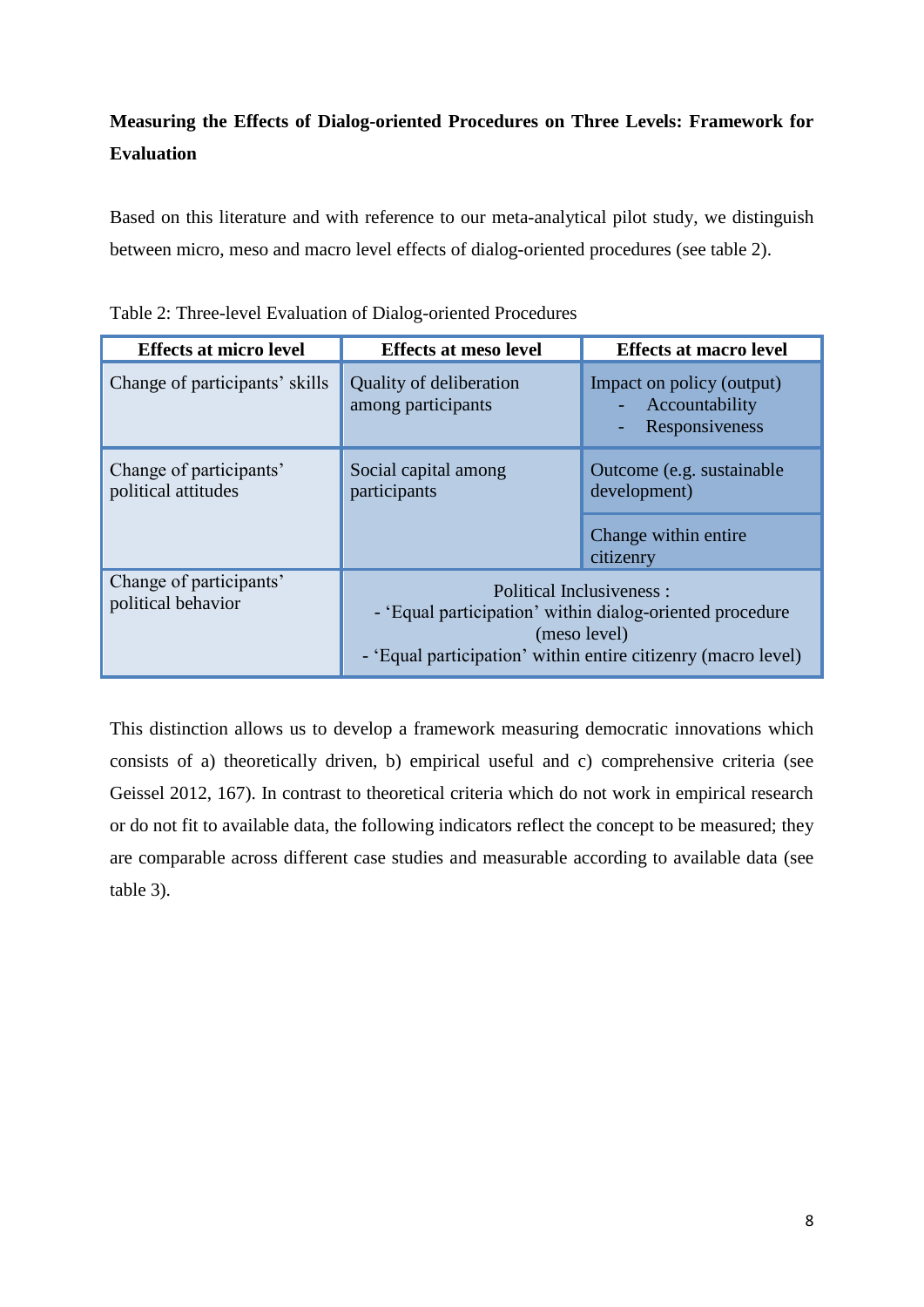| <b>Indicators for micro level</b><br>effects                                                                       | <b>Indicators for meso level</b><br>effects                                                                                                       | <b>Indicators for macro level</b><br>effects                                                                                                                                                                                        |  |
|--------------------------------------------------------------------------------------------------------------------|---------------------------------------------------------------------------------------------------------------------------------------------------|-------------------------------------------------------------------------------------------------------------------------------------------------------------------------------------------------------------------------------------|--|
| Change of participants'<br>skills:<br>Political and issue<br>knowledge,<br>common good orientation,<br>tolerance   | <b>Quality of deliberation:</b><br>More respectful interactions,<br>equal voice                                                                   | <b>Impact on policy (output):</b><br><b>Accountability:</b><br>Justification of policy-makers<br>for decision<br><b>Responsiveness:</b><br>Impact on policy,<br>Impact on outcome                                                   |  |
| Change of participants'<br>attitudes:<br>Acceptance of local political<br>decisions, of democratic<br>institutions | Social capital:<br>Trust and network building<br>between participants                                                                             | <b>Outcome:</b> depending on goal<br>of procedure<br><b>Change within entire</b><br>citizenry's skills, attitudes,<br><b>behavior</b><br>Improved perceived<br>legitimacy, engagement,<br>identification with<br>municipality, etc. |  |
| Change of participants'<br>political behavior:<br>Engagement                                                       | <b>Political Inclusiveness:</b><br>Selection of participants,<br>Participation by sex, age, education, employment situation,<br>and of immigrants |                                                                                                                                                                                                                                     |  |

Table 3: Indicators for Measuring Three-level Effects of Dialog-oriented Procedures, Examples

## *Micro level-results*

Results on micro level are focusing on individual participants. Micro level results cover changes in participants' political skills, attitudes, and behavior. Indicators<sup>7</sup> measure for example, whether participants' political and issue knowledge, acceptance of political institutions, external and internal efficacy (Vetter 1997, Grönlund et al. 2010), and tolerance improved or declined by joining the dialog-oriented process. To measure whether dialogoriented processes improve, for example, perceived political legitimacy, we check whether participants' acceptance of local political decisions, of institutions of representative democracy (such as mayor and city council) and of politicians (such as mayor in person and city council members) increased or decreased.

<sup>1</sup>  $<sup>7</sup>$  All indicators within our three-level framework refer to hard facts or if hard facts are not available, they refer to</sup> the impression of studies' authors and their assessments.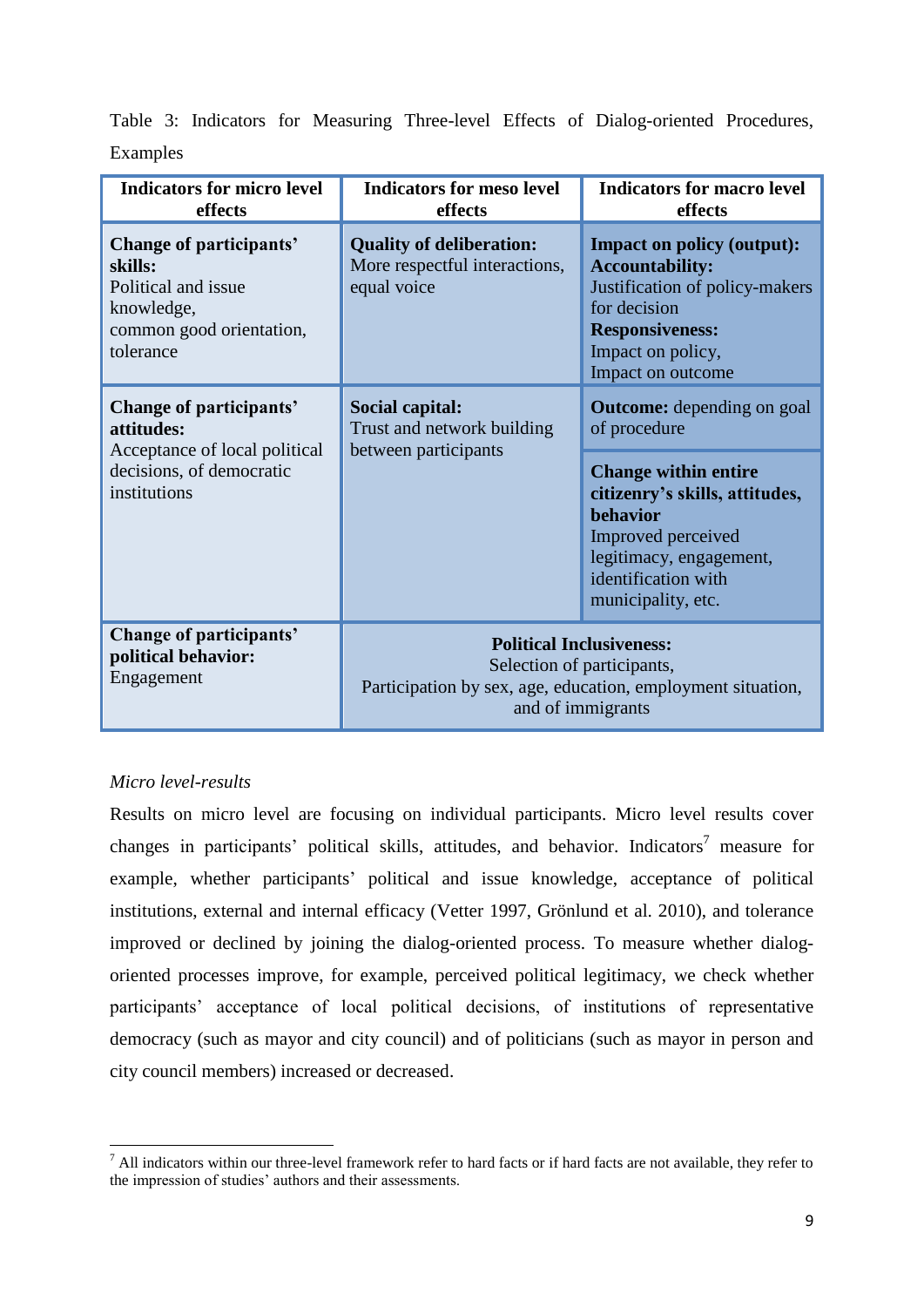#### *Meso level-results*

Results at meso level cover group-related effects. We emphasize, like most studies in this field, on 'quality of deliberation', 'social capital among participants' as well as 'inclusiveness'. The dimension 'quality of deliberation' measures whether interactions in dialog-oriented processes change towards more respectful interactions with equal voice<sup>8</sup> (see Bächtiger, Wyss 2013), towards more argumentative rather than rhetoric interactions, towards more objective information (factual) rather than subjective information (opinion, judgment, belief) (see Kolleck 2015), towards more "public-spirited view" (Mutz 2008: 530), and whether participants' interactions change from monologue towards discussion (see Klinger 2014: 68). To measure how well dialog-oriented processes contribute to social capital building, we ask how trust and network was build up within the group.

The criterion 'inclusiveness and representativeness' is a tricky one. On the one hand it refers to the descriptive representativeness of the group, i.e. an equal distribution of gender, age, educational levels, income groups and so on. Descriptive representativeness depends mainly on the selection mechanism of participants.<sup>9</sup> Self-selection mostly leads to severely biased participation, random selection or targeted recruitment enhance the change of descriptive representation. On the other hand, 'inclusiveness and representativeness' is in some publications not limited to group composition, but considered as a 'macro level effect'. From this perspective 'inclusiveness' of the dialog-oriented procedure implies improved political inclusiveness at the macro level (entire citizenry) (integrative function, e.g. Michels 2011, 278).

#### *Macro level-results*

1

Results at macro level refer to policy-making (output), outcome, as well as the entire citizenry. The influence of dialog-oriented procedures on policy-making is measured with several indicators: Did dialog-oriented procedure make suggestions for policies? Did suggestions lead to a debate and/or a decision in representative bodies (responsiveness)? Did policy makers react to these suggestions (accountability)? Did the dialog-oriented procedure reach its goal considering the outcome, e.g. in the case of Local Agenda 21 sustainable development?

 $8$  This refers to the equal opportunity of participants to express their views and to be heard (e.g. Smith 2009, 20f.).

 $9$  Most authors share a normative view, e.g. Rowe et al. (2004, 93) claim that "participants should comprise a broadly representative sample of the affected population". In Mendelberg and Oleske's research on town meetings (2000), they point out that equality is a predisposed design effect.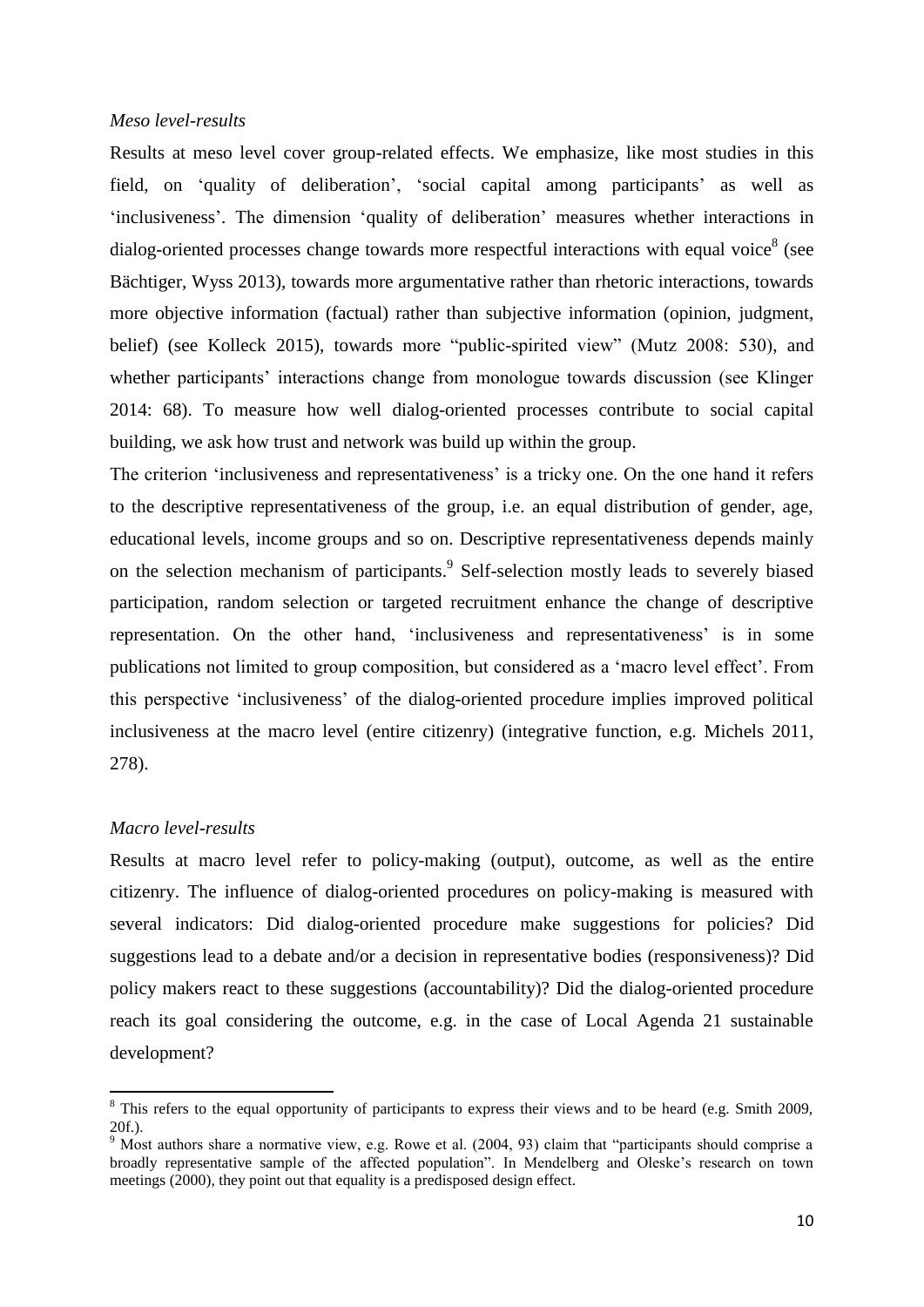The effects of dialog-oriented processes on the entire citizenry beyond participating citizens are measured with two indicators: 'change of citizenry's democratic skills' and 'change in citizenry's political attitudes'. These indicators measure, for example, whether citizens' identification with municipality, citizens' perception of transparency, citizens' interest in local politics, and citizens' engagement improved or declined.

The results at micro, meso and macro level are most likely interconnected. Some examples will suffice here: changes at the micro level, especially improved tolerance, might strengthen the building of social capital among participants. And improved social capital within the deliberative procedure might inspire changes within the entire citizenry towards more networks and social trust. Inclusiveness within the dialog-oriented procedure might enhance participants' tolerance and also the quality of deliberation due to diverse perspectives. Inclusiveness, i.e. involvement of people with different backgrounds, can also influence the suggestions of the procedure and finally has some impact on policies. An impact on policy is more likely, if the quality of deliberation was high and social capital was built up within the dialog-oriented procedure. However, these preliminary hypotheses are based mainly on anecdotal evidence up to now. Our research study will allow testing these hypotheses on evidence-based ground.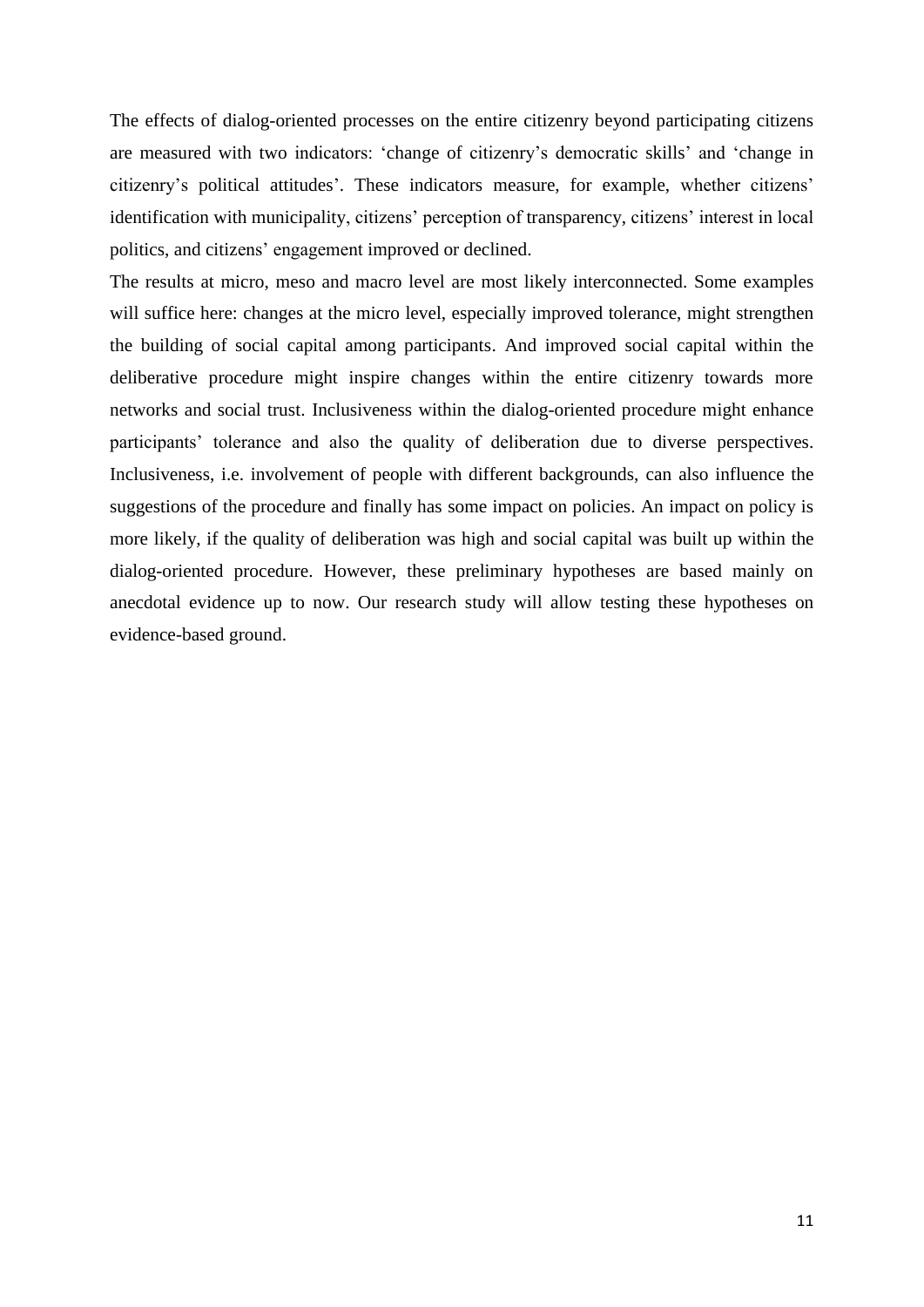Graph 1: Connections between Effects of Dialog-oriented Procedures on Three Levels (examples)



#### **Discussion: Effects of Dialog-oriented Procedures and the Quality of Democracy**

When examining the effects of dialog-oriented procedures on democracy quality, we need to consider research on how to measure the quality of democracy itself. It is quite puzzling that up to now both research strands, research on the quality of democracy and research on democratic innovations, have hardly been connected. Although democratic-innovation studies often intend to investigate benefits (and pitfalls) of new participatory procedures for the quality of democracy, they seldom refer to quality-of-democracy indices. At the same time quality-of-democracy literature has little interest in democratic-innovations studies. Both research strands remained for a long time strictly within their respect scientific communities – although they talk about the same topic and even use the same terms.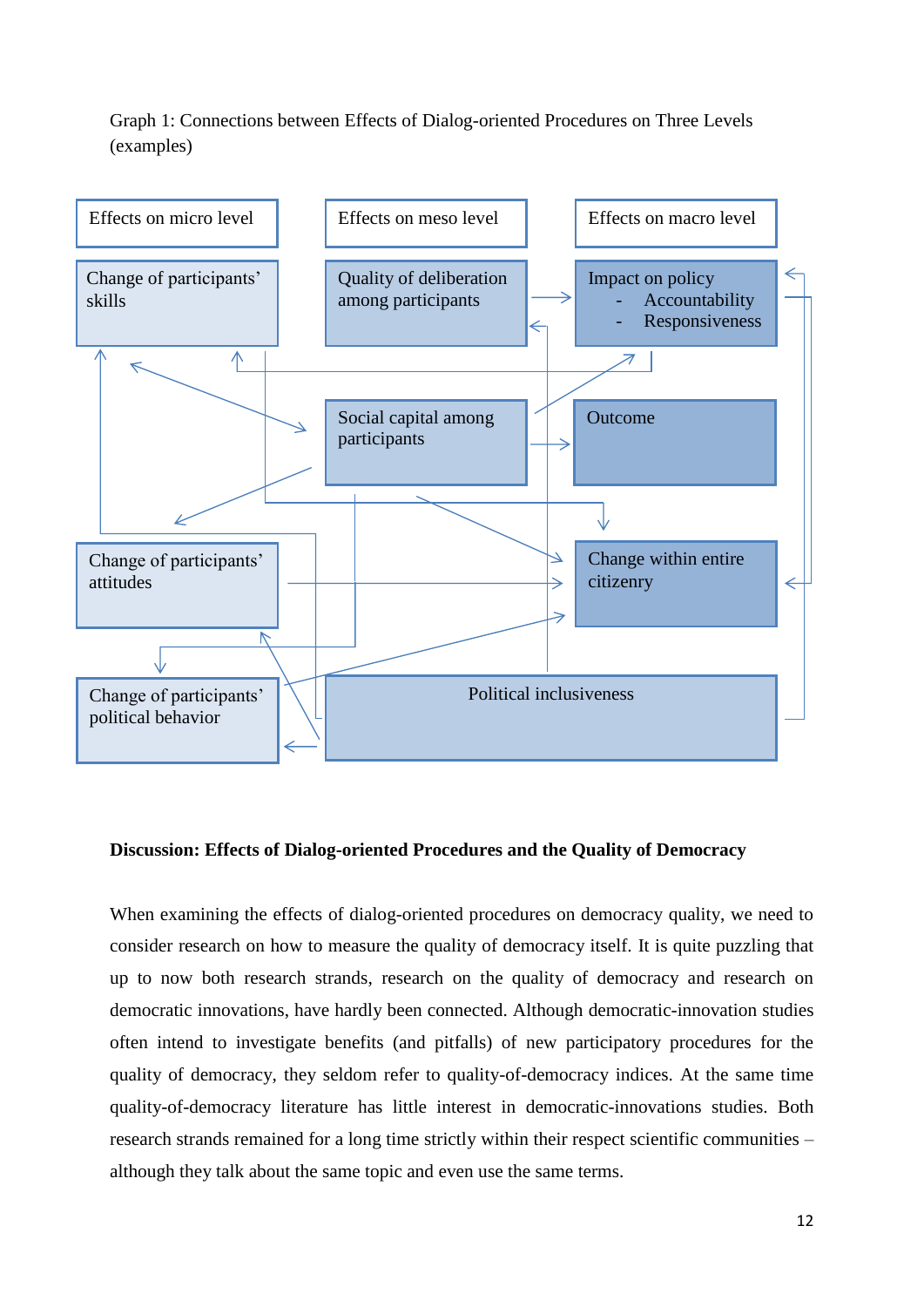In recent years research on how to measure quality of democracy has proliferated. For the purpose of our discussion we refer to Diamond and Morlino (2005), because they provide a clear theory-driven structure with multiple criteria whereas many quality-of-democracy indices merely include a limited number of aspects (e.g. Vanhanen, Freedom House, Polity). Diamond and Morlino (2005) identify eight dimensions of democratic quality: freedom, rule of law, vertical accountability, responsiveness, equality, participation, competition, and horizontal accountability. The assumption behind this measurement is that also established democracies can improve these aspects, i.e. that democracy is a continuous process able to constant enhancement. In the remainder of this chapter we want to discuss whether and how these aspects correspond with criteria provided by democratic-innovation research including our three-level framework explained above (see table 5 and 6).

Table 5 contrasts criteria of Diamonds and Morlino's quality-of-democracy approach with criteria of democratic-innovation studies. As shown in the table both research strands use quite different criteria to evaluate democratic quality. Freedom and rule of law are for example important criteria within the quality-of-democracy research, but democratic innovation studies do not touch these topics. However, both research strands consider for example responsiveness, equality or participation. Democratic-innovations research, however, refers to criteria not considered within the quality-of-democracy community, for instance, citizens' skills, quality of deliberation, or social capital.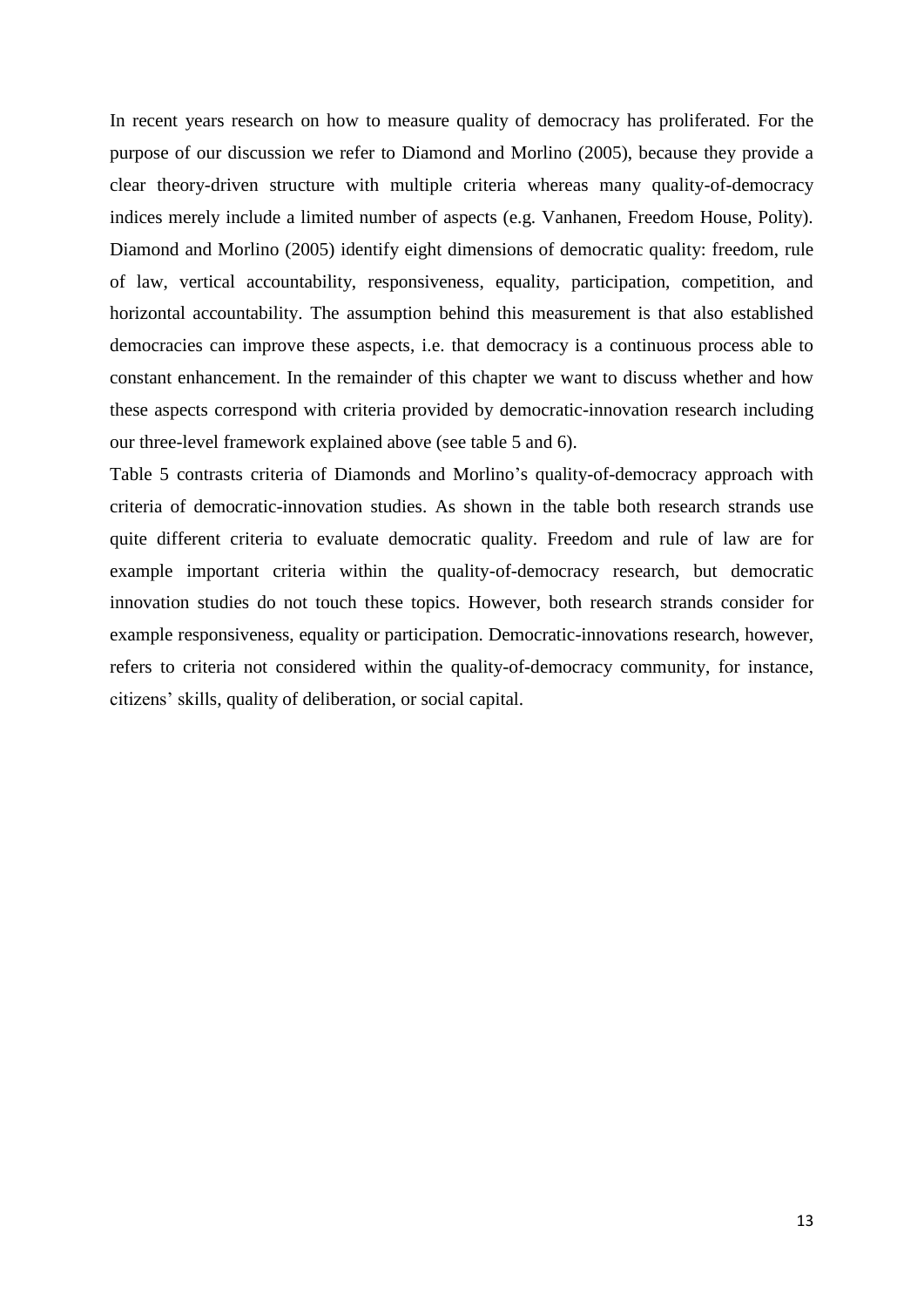| <b>Quality of democracy</b>      | <b>Democratic Innovation Literatures</b> |  |
|----------------------------------|------------------------------------------|--|
| (according to Diamond & Morlino) |                                          |  |
| Freedom                          |                                          |  |
| Rule of law                      |                                          |  |
| Vertical accountability          | Accountability                           |  |
| Responsiveness                   | Responsiveness                           |  |
| Equality                         | Inclusiveness in procedure;              |  |
|                                  | equal participation in entire citizenry  |  |
| Participation                    | Participation                            |  |
| Competition                      |                                          |  |
| Horizontal accountability        |                                          |  |
| $(-)$                            | Citizen's skills, attitudes and behavior |  |
|                                  | (participants, entire citizenry)         |  |
| $\overline{\phantom{a}}$         | <b>Quality of deliberation</b>           |  |
|                                  | Social capital                           |  |
| $\left( -\right)$                | Outcome                                  |  |

Table 4: Criteria in Quality-of-Democracy and Democratic-Innovations Literature

Table 5: Effects of Dialog-oriented Procedures along Quality of Democracy Criteria

| <b>Quality of democracy dimensions</b> | <b>Effects of dialog-oriented procedures</b> |  |
|----------------------------------------|----------------------------------------------|--|
| (according to Morlino)                 |                                              |  |
| Freedom                                | Not applicable                               |  |
| Rule of law                            | Not applicable                               |  |
| Vertical accountability                | $(+)$ (may be)                               |  |
| Responsiveness                         | $(+)$ (may be)                               |  |
| Equality                               | $(+)/(-)$ (may be)                           |  |
| Participation                          | $+++$                                        |  |
| Competition                            | Not applicable                               |  |
| Horizontal accountability              | Not applicable                               |  |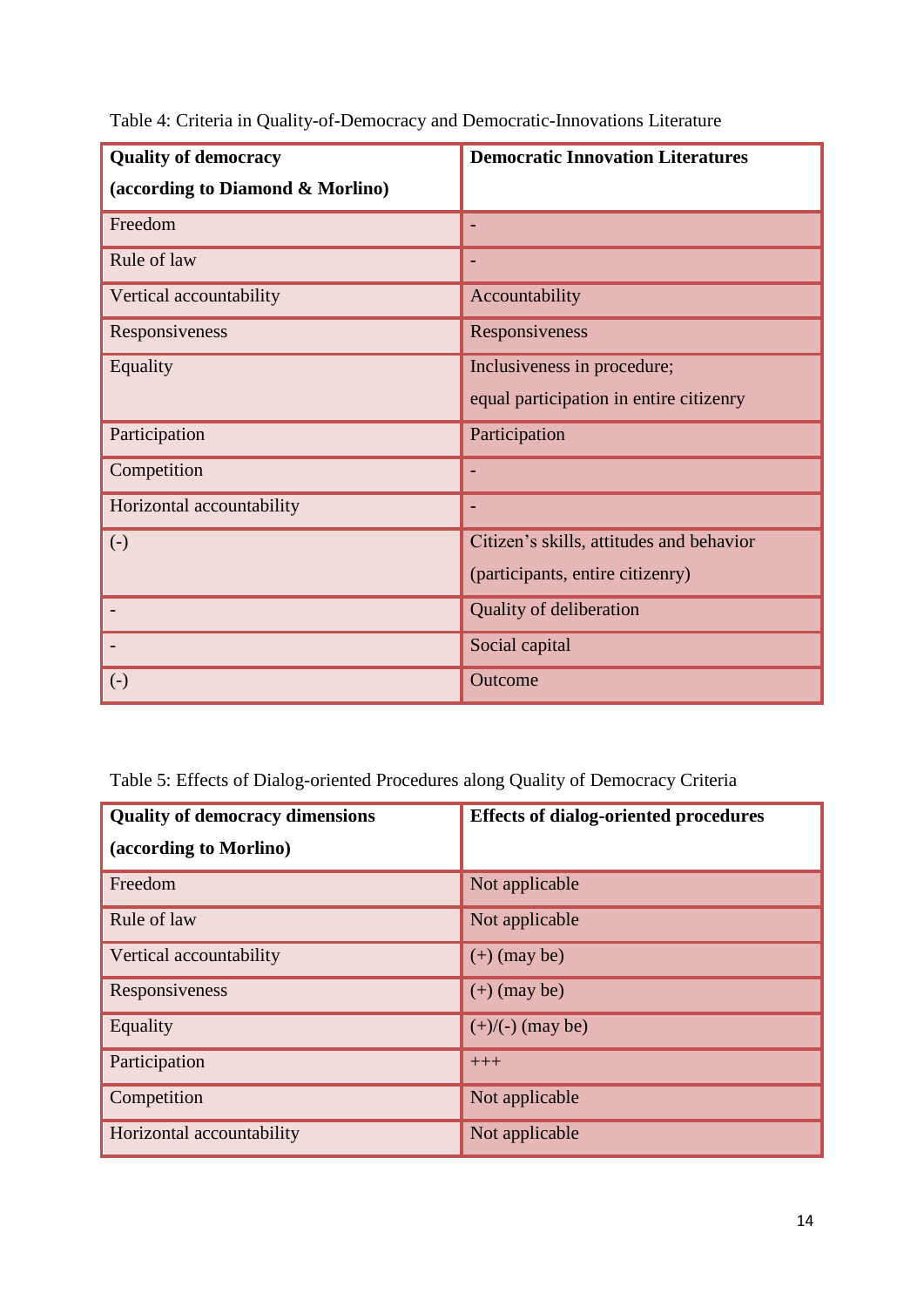Not all aspects of democratic quality are likely to be improved via dialog-oriented procedures, e.g. rule of law will hardly be improved with this participatory tool. The most obvious improvement is participation. Diamond and Morlino's notion of participation covers "formal rights of political participation" as well as the ability to use these "formal rights to influence the decision-making process", especially by voting, organizing, assembling, protesting, and lobbying for interests (2005, xvi). Democratic innovations such as dialog-oriented procedures surely score in this field. $10$ 

In Diamond and Morlino's concept, responsiveness means translation of citizens' preferences into policies (2005, xxix). Responsiveness in the context of dialogue-oriented procedures is operationalized by the actual impact of their suggestions on policies and outcome. This definition is based on the assumption that suggestions of these procedures reflect not only the preferences of participating citizen, but the preferences of the community – an assumption which is still to be empirically investigated. Whether democratic innovations score in the field of responsiveness is contested. Most dialog-oriented procedures have little impact on policymaking processes. Although most scholars working on democratic innovations consider direct ("through the activity of the … legislature or the public administration") or indirect influence ("when authorized by delegation") as crucial means to improve responsiveness, actual research in this field is rare (exception: Pogrebinschi/Ryan 2014, 7). Our research would like to shed some light on this question.

Equality as one criterion to measure quality of democracy covers "formal political equality of all citizen" (Diamond/Morlino (2005, xxvi). Also democratic innovations' scholars discuss equality, inclusiveness and representativeness. However, much more is known about descriptive representation within dialog-oriented procedures than about the question whether democratic actually improves "formal political equality of all citizens". Whereas equality might be improved within dialog-oriented procedures, there seem to be little evidence for any effects of democratic innovations on 'general equality'. Several scholars even claim that democratic innovations will have detrimental effects of equality, because these procedures attract especially well-off citizens (Papadopoulos/Warin 2007). Although some case studies show equality-promoting effects for the Brazilian case (Pogrebinschi 2013), the question about the effects of democratic innovations on equality is far from being answered.

**.** 

 $10$  However, research in democratic innovations is lately struggling with the question, whether and what participations actually improve (see our three-level framework). Our research project will try to fill this research gap.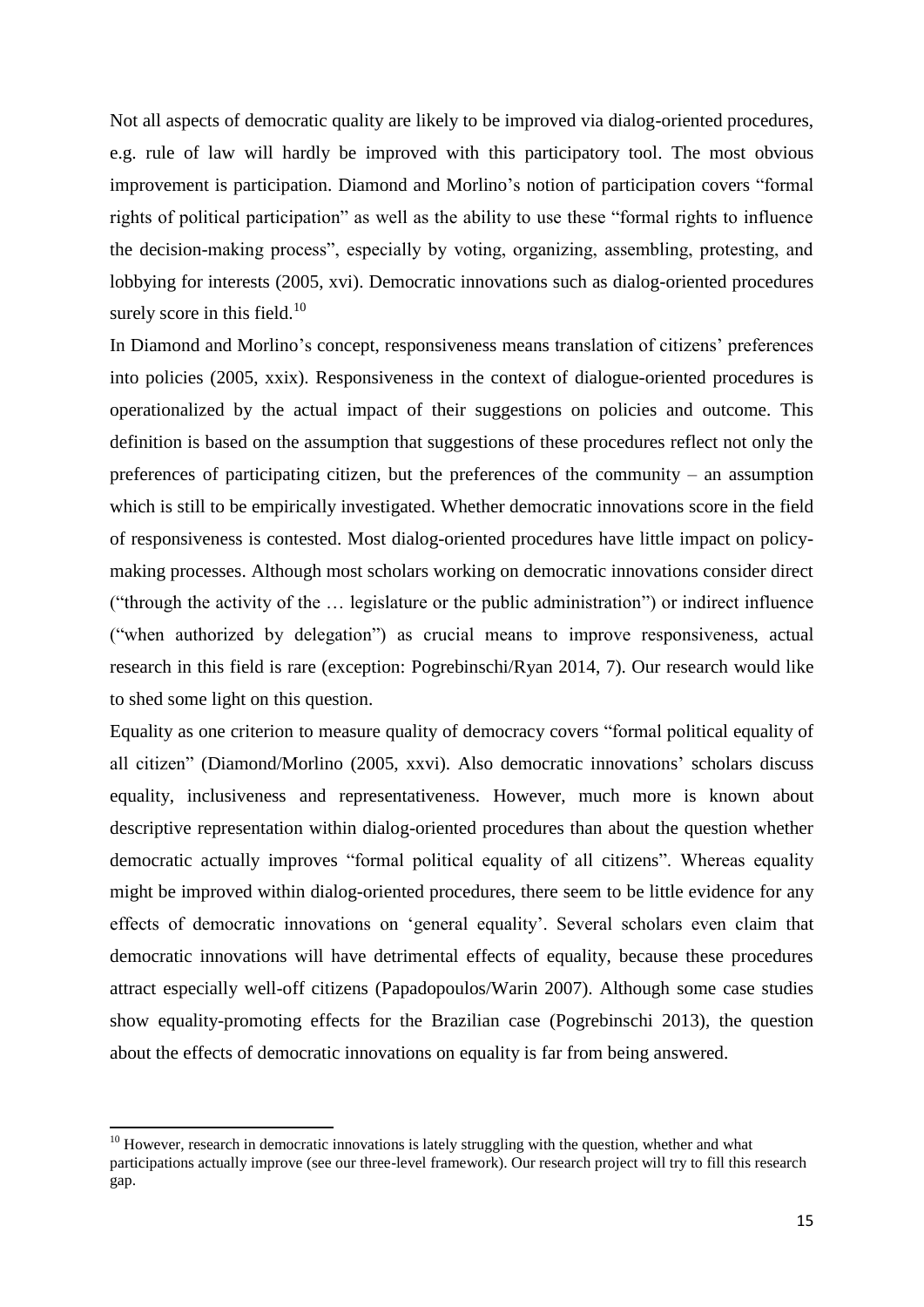The "obligation of elected political leaders to answer for their political decisions when asked by voters" (Diamond/Morlino 2005, xix) is characterized as vertical accountability. In dialogoriented procedures, vertical accountability means mainly that policy-makers justify which proposals proposed by the dialog-oriented procedure were accepted or rejected (through e.g. accountability meetings or accountability reports).

All in all, using yardsticks put forward by the quality-of-democracy literature, dialog-oriented procedures enhance the quality of democracy at most in a very limited way. Many dimensions are not improved by dialog-oriented procedures. Many effects are disputed, e.g. effects on equality. The only improvement that can be considered as given is enhanced participation.

#### **Conclusion**

The main purpose of our paper was to explore how the effects of dialog-oriented innovations, as example for democratic innovations in general, on the quality of democracy can be defined and measured comprehensively in comparative large-n case studies. We introduced a comprehensive three-level framework for evaluating the effects of dialog-oriented procedures and compared this framework with quality-of-democracy measurements.

Interestingly research on dialog-oriented procedures covers a variety of topics, criteria and principles hardly mentioned in the quality-of-democracy-literature. Democratic-innovation literature often focusses on micro or meso level effects. However, quality-of-democracy research is mainly interested in macro level criteria. Democratic-innovation literature evaluates for example dialog-oriented procedures considering their effects on the citizens' democratic skills. In contrast, quality-of-democracy research hardly takes citizens' democratic skills into account and focuses mainly on institutions and structures. Although the quality-ofdemocracy as well as the democratic-innovations research work on similar topics both research strands just started to take notice of each other.

Our framework goes beyond quality-of-democracy and democratic-innovations research by applying and combining dimensions of both strands. We are convinced that all levels must be taken into consideration and our research project will show, whether and how the different levels are interconnected. This paper laid the conceptual foundation for our next step, the empirical examination of effect of dialog-oriented procedures on the quality of democracy.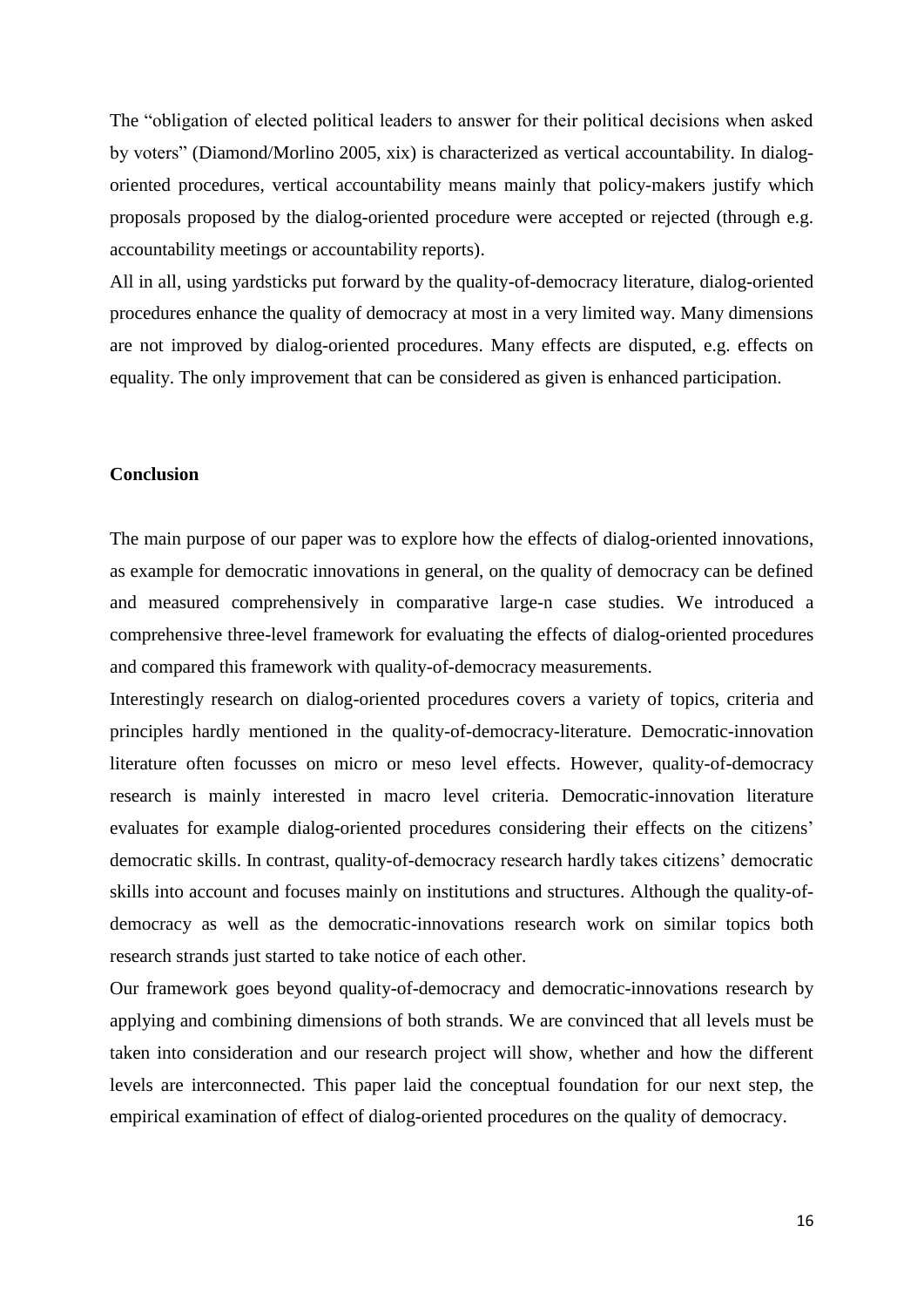#### **References**

Abelson, Julia; Gauvin, François-Pierre (2006), *Assessing the Impacts of Public Participation: Concepts, Evidence and Policy Implications*. Ottawa: Canadian Policy Research Networks.

Bächtiger, André/Wyss, Dominik (2013), Empirische Deliberationsforschung – eine systematische Übersicht. In: Zeitschrift für Vergleichende Politikwissenschaft, 7 (2), 155-181.

Beierle, Thomas C.; Cayford, Jerry (2002), *Democracy in Practice: Public Participation in Environmental Decisions*. Washington, DC: Resources for the Future.

Bingham, Gail (1986), *Resolving Environmental Dispute*. Washington, DC: The Conservation Foundation.

Burnstein Eugen; Vinokur Amiram (1977), Persuasive argumentation and social comparison as determinants of attitude polarization *Journal of Experimental Social Psychology* 13, 315- 32.

Carnes, Sam A.; Schweitzer, Martin; Peelle, Elizabeth B.; Wolfe, Amy K.; Munro, John F. (1998), Measuring the success of public participation on environmental restoration and waste management activities in the US Department of Energy *Technology in Society* 20, 385-406.

Chess, Caron; Purcell, Kristen (1999), Public participation and the environment: Do we know what works? *Environmental Science and Technology* 33 (16): 2685-2692.

Dalton, Russell J.; Cain, Bruce E.; Scarrow, Susan E. (2006), Democratic Publics and Democratic Institutions. In Cain, Bruce E.; Dalton, Russell J.; Scarrow, Susan E. *Democracy Transformed? Expanding Political Opportunities in Advanced Industrial Democracies*. Oxford/New York: Oxford University Press, 250-275.

Delli Carpini, Michael X.; Cook, Fay Lomax; Jacobs, Lawrence R. (2004), Public Deliberation, discursive participation, and citizen engagement: A review of the empirical literature *Annual Review of Political Science* 7, 315-344.

Diamond, Larry; Morlino, Leonhardo (2005), *Assessing the Quality of Democracy*. Baltimore: The John Hoplins University Press.

Fishkin, James S. (2009), *When the People Speak: Deliberative Democracy and Public Opinion*. New York: Oxford University Press.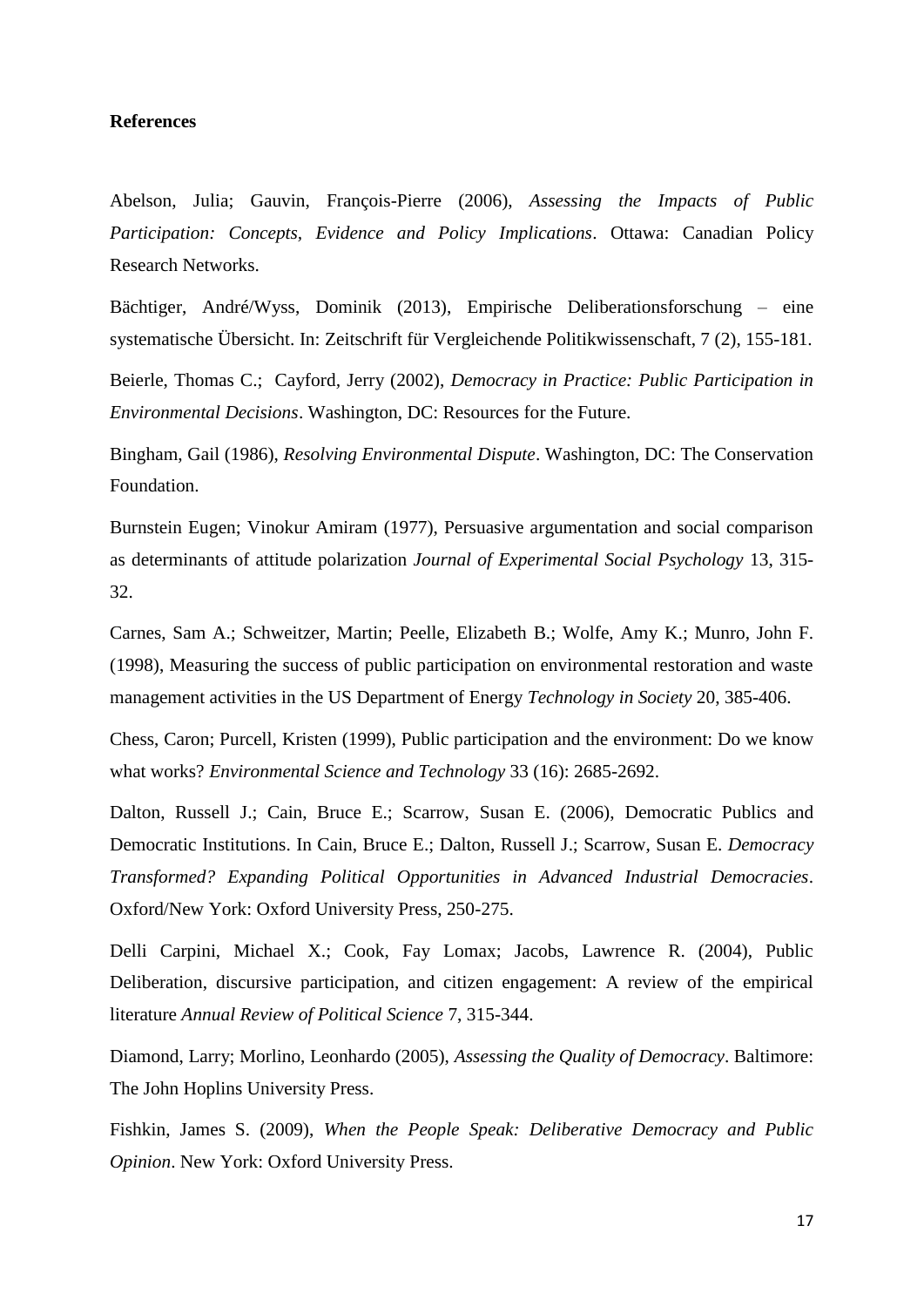Font, Joan; Galais, Carolina (2011), The Qualities of Local Participation: The Explanatory Role of Ideology, External Support and Civil Society as Organizer *International Journal of Urban and Regional Research* 35 (5), 932-948.

Fung, Archon (2008), Citizen Participation in Government Innovations. In Borins, Sandford *Innovations in Government: Research, Recognition, and Replication*. Washington, DC: Brookings Institution Press, 52-70.

Gastil, John (2000), Is Face-to-Face Citizen Deliberation a Luxury or a Necessity? *Political Communication* 17(4), 357-361.

Gastil, John (2004), Adult Civic Education Through the National Issues Forums: Developing Democratic Habits and Dispositions Through Public Deliberation *Adult Education Quarterly* 54(4), 308-328.

Geissel, Brigitte (2005), Local Governance und Zivilgesellschaft: Good Fellows? *Forschungsjournal Neue Soziale Bewegungen* 3, 19-28.

Geissel, Brigitte (2007), Zur (Un-)Möglichkeit von Local Governance mit Zivilgesellschaft: Konzepte und empirische Befunde. In Schwalb, Lilian; Walk, Heike (ed.): *Local Governance – mehr Transparenz und Bürgernähe?*, Wiesbaden: VS, 23-38.

Geissel, Brigitte (2008), Wozu Demokratisierung der Demokratie? – Kriterien zur Bewertung partizipativer Arrangements. In Vetter, Angelika (ed.): *Erfolgsbedingungen lokaler Bürgerbeteiligung*, Wiesbaden: VS, 29-48.

Geissel, Brigitte (2009), Participatory Governance: Hope or Danger for Sustainable, Effective, and Legitimate Policies? A Case Study of Local Agenda 21 *Local Government Studies* 35(4), 401-414.

Geissel, Brigitte (2012), Impacts of Democratic Innovations in Europe – Findings and Desiderata In Geissel, Brigitte; Newton, Ken: *Evaluating Democratic Innovations - Curing the Democratic Malaise?*, London/New York: Routledege, 163-183.

Geissel, Brigitte (2013): Introduction. On the Evaluation of Participatory Governance, in: Geissel, Brigitte /Joas, Marko (ed.): Participatory Democratic Innovations in Europe – Improving the Quality of Democracy?, Barbara Budrich Verlag, 9-31.

Goldschmidt, Rüdiger (2014), *Kriterien zur Evaluation von Dialog- und Beteiligungsverfahren. Konzeptuelle Ausarbeitung eines integrativen Systems aus sechs Metakriterien*. Wiesbaden: VS.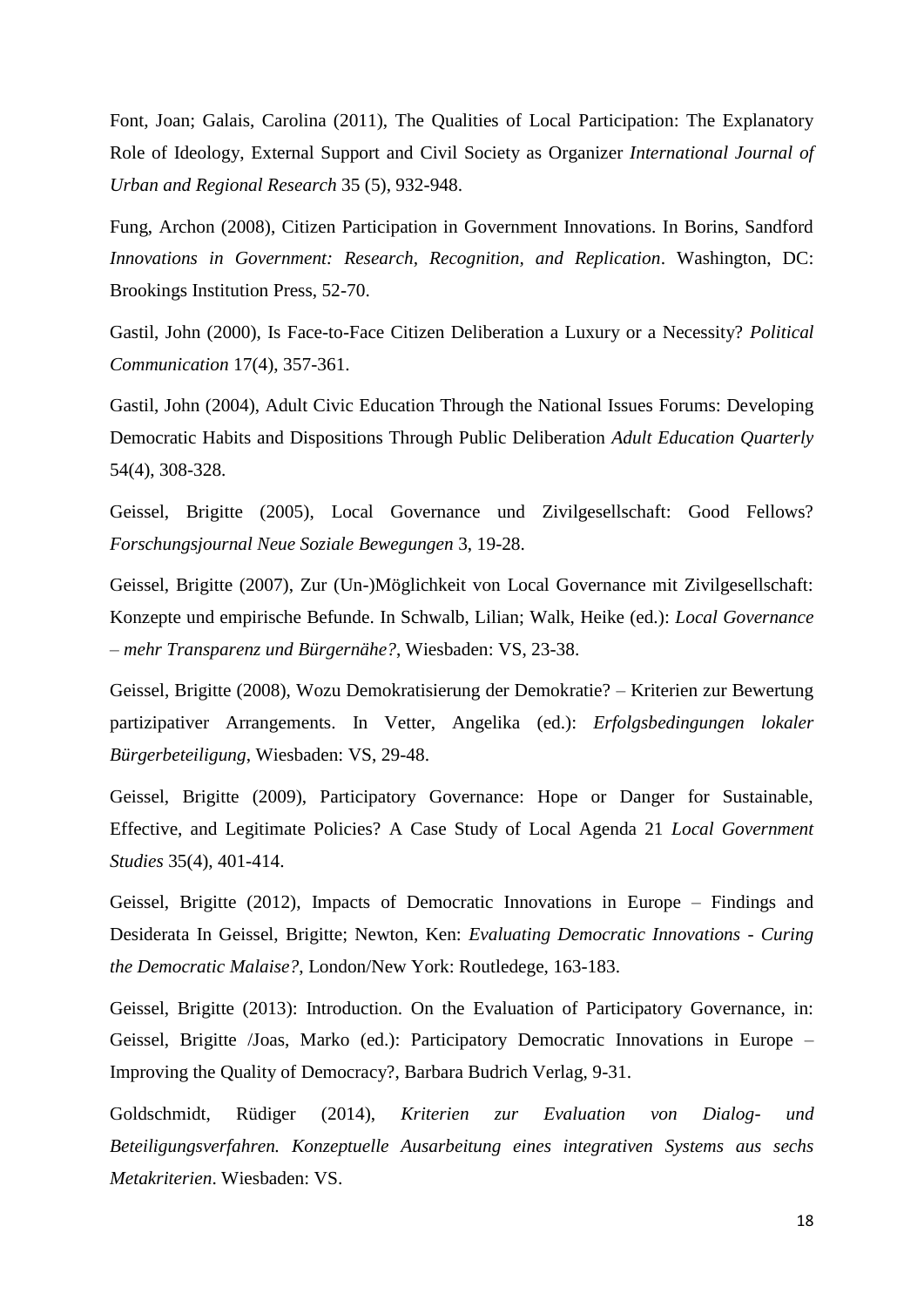Grönlund, Kimmo; Setälä, Maijy; Kaisa, Herne (2010), Deliberation and civic virtue: lessons from a citizen deliberation experiment *European Political Science Review* 2(1), 95-117.

Holtkamp, Lars; Bogumil, Jörg; Kißler, Leo (2006), *Kooperative Demokratie. Das politische Potenzial von Bürgerengagement*. Frankfurt am Main: Campus.

Klinger, Ulrike; Russmann, Uta (2014), Measuring Online Deliberation in Local Politics: AN Empirical Analysis of the 2011 Zurich City Debate *International Journal of E-Politics*, 5(1), 61-77.

Kolleck, Alma (2015), Kollektive Meinungsbildung in Online-Diskussionen: Qualitätsunterschiede und wie sie entstehen, Manuscript.

Mansbridge, Jan (1995), Does Participation Make Citizens Better? The Good Society 5(2), 3- 7.

Mendelberg Tali; Oleske John (2000), Race and public deliberation *Political Communication* 17, 169-91.

Mendelberg, Tali (2002), The Deliberative Citizen: Theory and Evidence. Michael X. Delli Carpini; Leonie Huddy; Robert Y. Shapiro: Research in Micropolitics, Vol. 6: Political Decision-Making, Deliberation and Participation. Greenwich, CN: JAI Press, 151-193.

Michels, Ank (2011), Innovations in democratic governance: how does citizen participation contribute to a better democracy? *International Review of Administrative Sciences* 77(2), 275- 293.

Moore, Susan A. (1996), Defining 'successful' environmental dispute resolution: Case studies from public land planning in the United States and Australia *Environmental Impact Assess Review* 16, 151-169.

Mutz, Diana (2008), Is Deliberative Theory a Falsifiable Theory? *Annual Review of Political Sciences* 11, 521-538.

Papadopoulos, Yannis; Warin, Philippe (2007), *European Journal of Political Research*, 46, Special Issue.

Pogrebinschi, Thamy (2013), [The Squared Circle of Participatory Democracy.](http://dx.doi.org/10.1080/19460171.2013.805156) Scaling up Deliberation to the National Level *Critical Policy Studies* 7(3), 219-241.

Pogrebinschi, Thamy; Ryan, Matt (2014), *Designing Impact: How democratic innovations may (or not) achieve effectiveness?* Paper prepared for presentation at the 2014 Annual Meeting of the American Political Science Association (APSA), in Washington DC, and at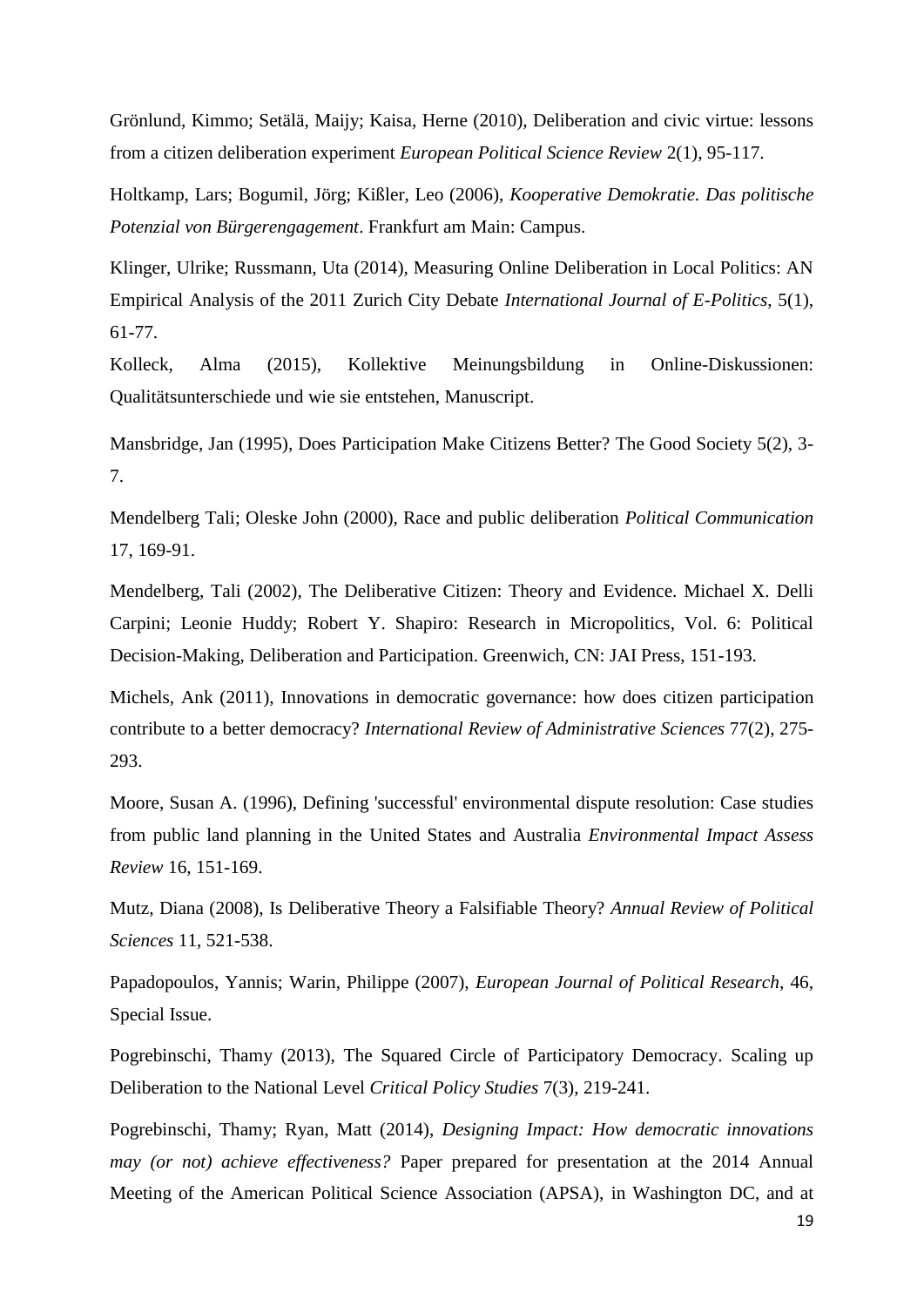the 2014 General Conference of the European Consortium of Political Research (ECPR), in Glasgow.

Price, Vincent; Cappella, Joseph N. (2002), Online Deliberation and its Influence: The Electronic Dialogue Project in Campaign 2000 *IT & Society* 1(1), 303-329.

Renn, Ortwin; Webler, Thomas; Wiedemann, Peter (1995), *Fairness and Competence in Citizen Participation: Evaluating Models for Environmental Discourse*. Dordrecht: Kluwer Academic Publishers.

Rowe, Gene; Frewer, Lynn Y. (2004), Evaluating Public-Participation Exercises: A Research Agenda *Science, Technology, and Human Values* 29(4), 512-556.

Rowe, Gene; Marsh, Roy; Frewer, Lynn Y. (2004), Evaluation of a Deliberative Conference *Science, Technology, and Human Values* 29(1), 88-121.

Rucht, Dieter (2012), Deliberation as an ideal and practice in progressive social movements In Geissel, Brigitte; Newton, Ken: *Evaluating Democratic Innovations - Curing the Democratic Malaise?*, London/New York: Routledege, 112-134.

Ryan, Matt (2013), *Institutionalising Participation: Assessing how empowered participatory democracy is achieved and how it is negated*, paper presented at the ECPR General Conference, Bordeaux, September 2013.

Ryan, Matt/Smith, Graham (2012), Towards a Comparative Analysis for Democratic Innovations: Lessons from a small-N fs-QCA of Participatory Budgeting *Revista Internacional de Sociologia* 70(2), 89-120.

Smith, Graham (2009), *Democratic Innovations: Designing Institutions for Citizen Participation*. Cambridge: Cambridge University Press.

Sunstein, Cass R. (1999), *The Law of Group Polarization*. University of Chicago Law School, John M. Olin Law & Economics Working Paper No. 91.

Talpin, Julien (2013): When Deliberation happens, in: Geissel, Brigitte /Joas, Marko (ed.): Participatory Democratic Innovations in Europe – Improving the Quality of Democracy?, Barbara Budrich Verlag, 73-94.

Vetter, Angelika (1997), *Politial Efficacy – Reliabilität und Validität. Alte und neue Meßmodelle im Vergleich.* Wiesbaden: DUV.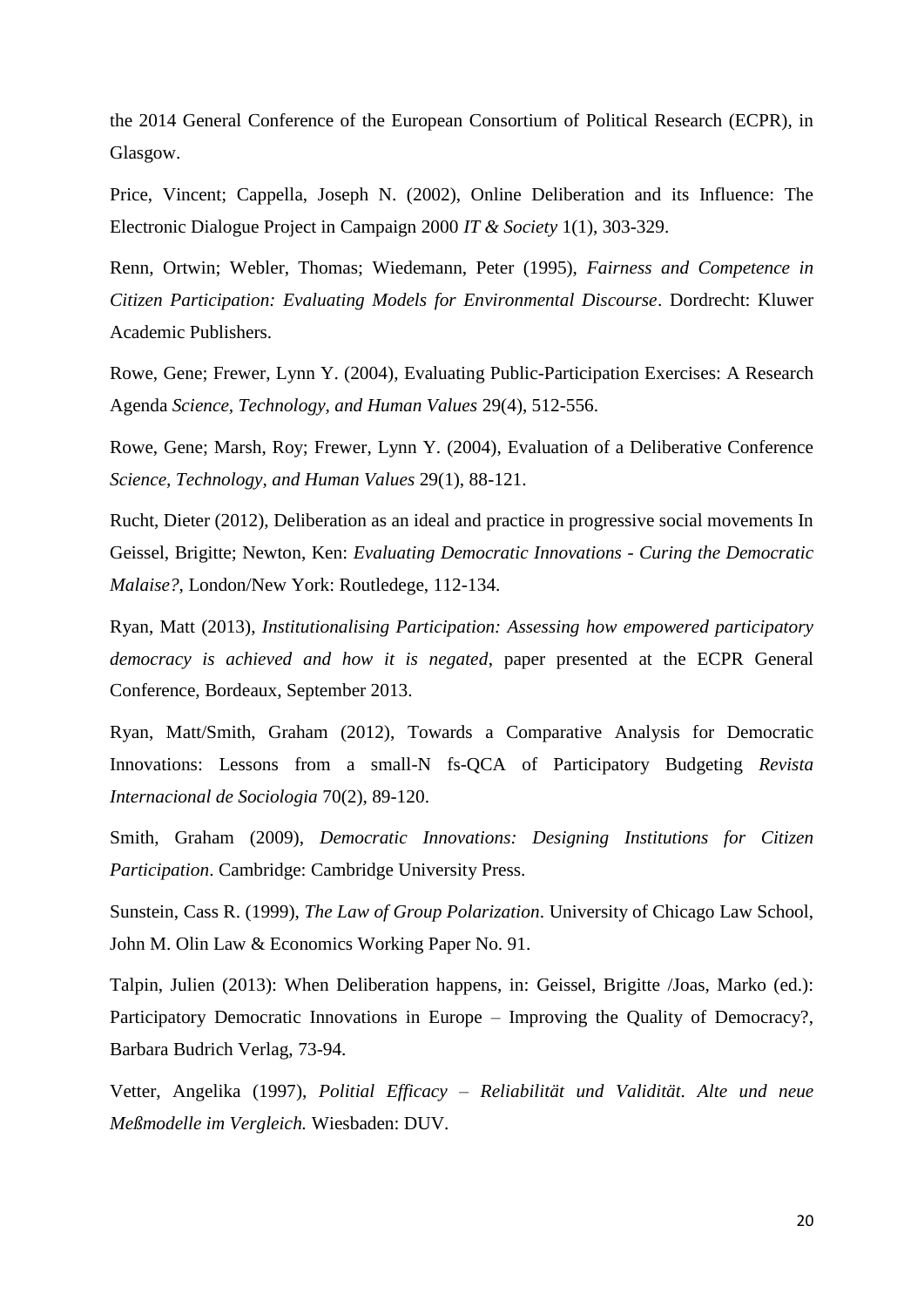Vetter, Angelika (2008), Lokale Bürgerbeteiligung: Ein wichtiges Thema mit offenen Fragen. In Vetter, Angelika (ed.): *Erfolgsbedingungen lokaler Bürgerbeteiligung*, Wiesbaden: VS, 9- 27.

Walsh, Katherine Cramer (2007), *Talking about Race. Community Dialogues and the Politics of Difference*. Chicago: University of Chicago Press.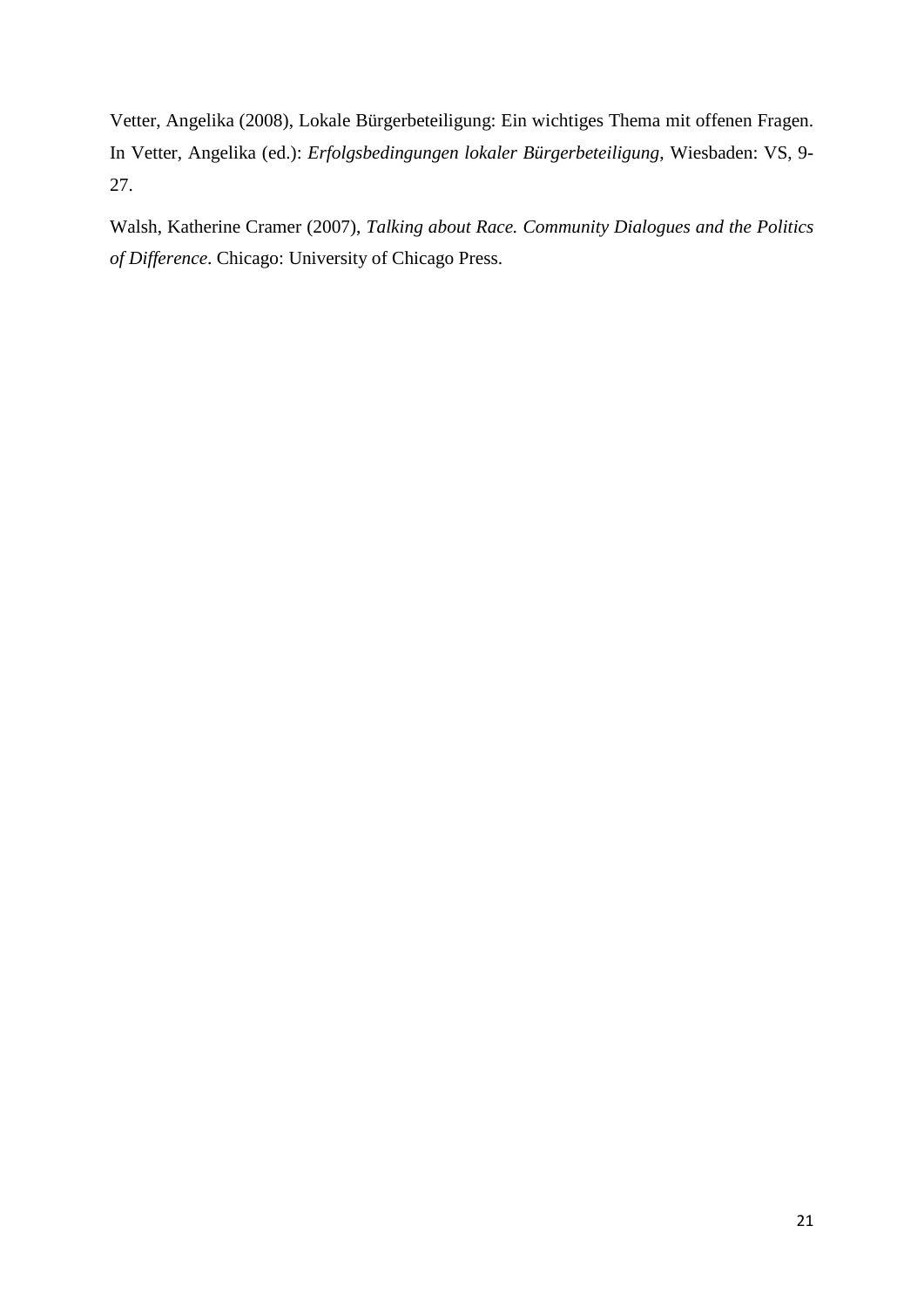### **Appendix**

1

#### **1) Findings on Effects of Dialog-Oriented Procedures: A Cursory Overview**

In this paper we cannot give a comprehensive overview over all findings, but will just provide some of the most important findings. Most studies confirm that participants improve their political and issue-knowledge. However, most other effects seem to be less clear and rather 'mixed bags'. Gastil (2000, 2004), for instance, identifies that participating in deliberation leads to more political internal efficacy of participants, but to a sense of actual lower political external efficacy. In other words, while engagement increases individuals' internal efficacy, these individuals lose their confidence in the actual effectiveness of their actions, i.e. they come to the conclusion that the political activities are rather useless and without effect on policy-making. Also tolerance was not necessary enhanced via dialog-oriented procedures. As Burnstein and Vinokur (1977) point out, they can also lead to polarized attitudes. This phenomenon is paraphrased as group polarization. Following Sunstein, group polarization arises when "members of a deliberating group move toward a more extreme point" (Sunstein 1999, 3f.).<sup>11</sup>

Also 'enhancement of political inclusion' seemed to be achieved seldom. Mendelberg (2002) argues that deliberative processes are characterized by several inequalities regarding status, gender, race, information and expertise. Those who participate in deliberations are quite selective. For instance, well-educated people are likely to deliberate because they have learned how to argue and how to persuade other. And even if minorities take part, they experience their participation as less encouraging. Studying two town meetings on school desegregation in New Jersey in 1995, Mendelberg and Oleske (2000) observe that deliberation can frustrate and anger minority citizen who feel dominated by a majority group. In other words, discussion amongst subordinate and dominant groups does not help to establish a sense of community and social capital. Walsh' (2007) investigations on several civic dialogue programs focusing on interracial relationships in the United States in 2000 show that exclusionary identities persists and race relations or bridging social capital did not improve. Other aspects that causes inequalities are gender – man tend to speak more in

 $11$  In group discussions, individuals tend to adopt arguments that follow the most persuasive position (persuasive argumentation). In this sense, merely convincing arguments matter. Moreover, individuals tend to adopt socially preferred arguments (social comparison). As experiments on group discussions (see e.g. Burnstein/Vinokur 1977, Sunstein 1999) have shown, individual arguments are adjusted in direction of arguments of other participants, which in the end leads to extreme positions.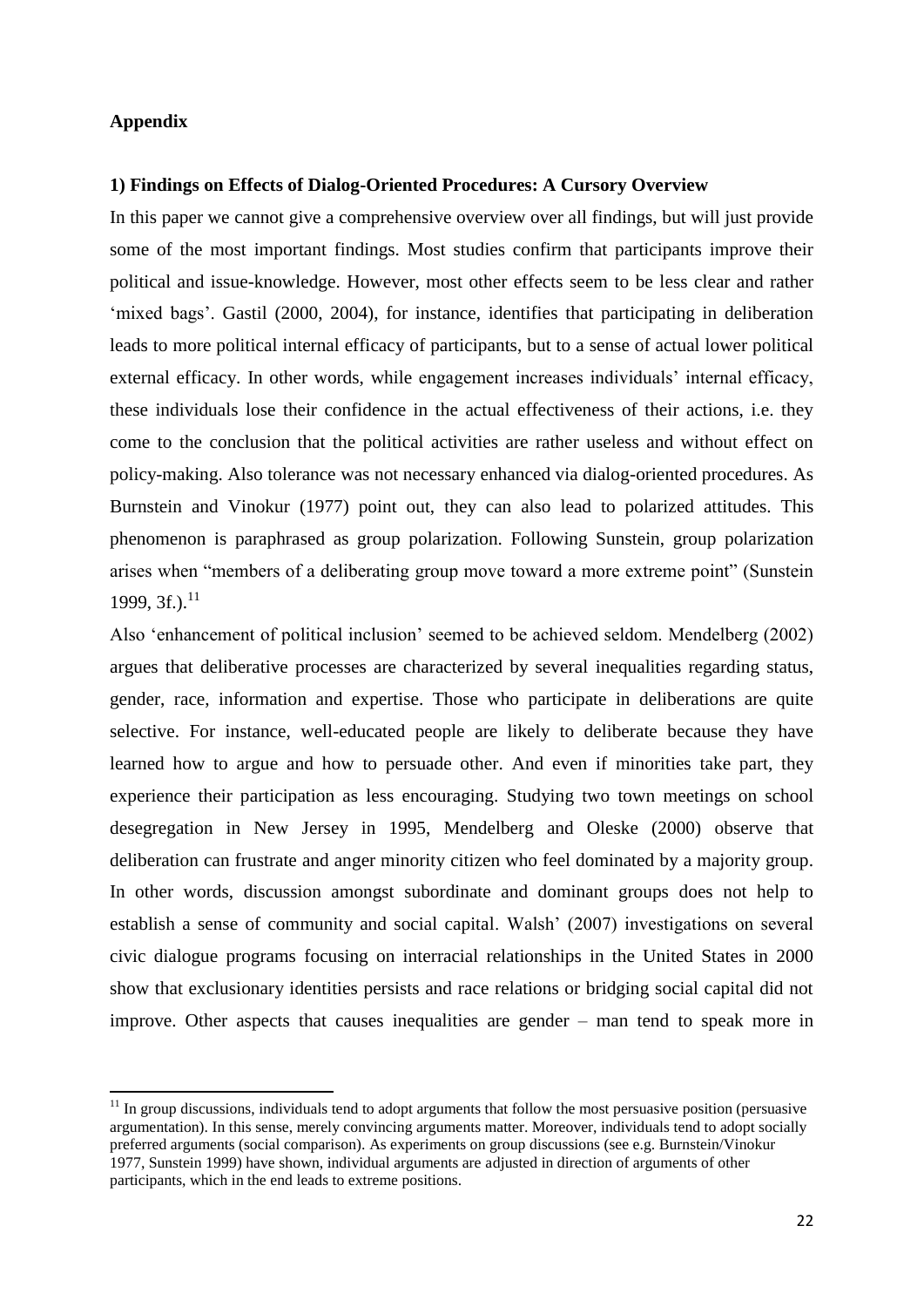dialog-oriented processes whereas women's arguments tend to be "less important" – and race – white people have "more influence" on group discussions and decisions.

Finally, only few studies look at the effects of dialog-oriented procedures on actual policymaking and on changes within the whole citizenry. The results are rather frustrating up to now.

In sum, empirical findings provide a kind of a 'mixed bag':

- Within participants: Enhancement of knowledge and internal efficacy, but no necessarily increase of tolerance or community-commitment (micro level),
- Hardly any enhancement of political inclusion (between meso and macro level),
- No 'enhancement of citizenry' (macro level),
- Almost no influence on policy-making (macro level).

| Independent                                                                                   | context                                                                                                                   | stakeholders/                                                     | goals/problems                                | design of case                                                                                        |
|-----------------------------------------------------------------------------------------------|---------------------------------------------------------------------------------------------------------------------------|-------------------------------------------------------------------|-----------------------------------------------|-------------------------------------------------------------------------------------------------------|
| variables $\rightarrow$                                                                       |                                                                                                                           | actors                                                            |                                               |                                                                                                       |
| <b>Dependent</b>                                                                              |                                                                                                                           |                                                                   |                                               |                                                                                                       |
| variables                                                                                     |                                                                                                                           |                                                                   |                                               |                                                                                                       |
| improved issue and<br>political knowledge<br>of participants, if                              | participatory<br>procedure/case is<br>supported<br>(financially,<br>infrastructural)<br>by the regional<br>or state level | administration<br>supports the<br>participatory<br>procedure/case | no polarization<br>in community on<br>problem | information phase<br>within the case                                                                  |
| improved<br>acceptance of local<br>political decisions /<br>institutions of<br>representative | .                                                                                                                         | local politicians<br>participated in the<br>procedure/case        | $\cdots$                                      | tools to guarantee<br>transparency provided<br>(e.g. planned<br>publication)                          |
| democracy /<br>politicians, if                                                                |                                                                                                                           |                                                                   |                                               | tools for<br>deliberation provided<br>(see Geissel 2008: 35)                                          |
|                                                                                               |                                                                                                                           |                                                                   |                                               | participation of local<br>politicians required                                                        |
| improved tolerance<br>and common good<br>orientation, if                                      |                                                                                                                           | $\cdots$                                                          | no polarization<br>in community on<br>problem | tools for deliberation<br>AND sufficient<br>information provided<br>(see Bächtiger/Wyss<br>2013: 164) |

### **2.) Examples of Determinants and Effects of Dialog-oriented Procedures on Micro Level**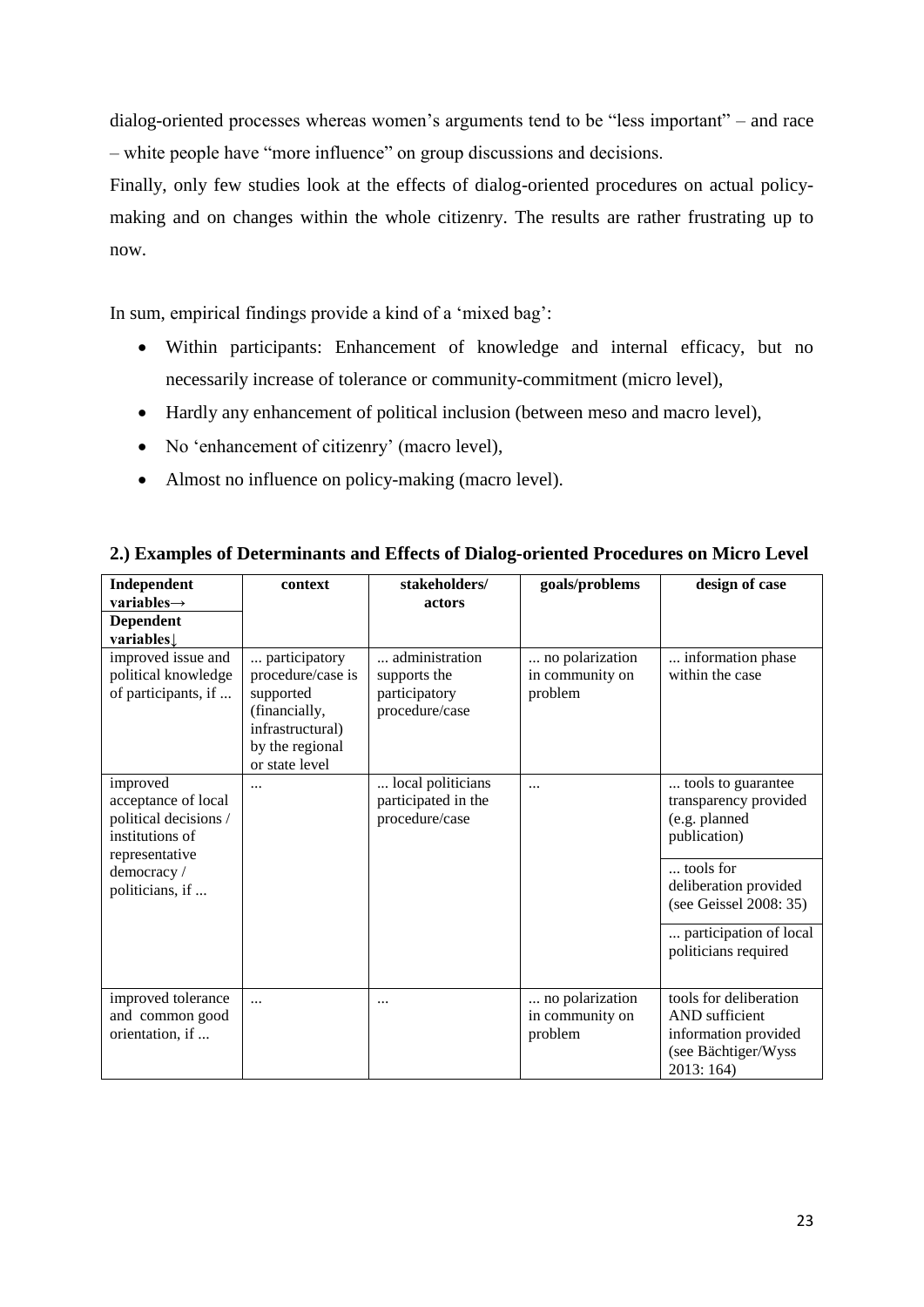| Independent<br>variables $\rightarrow$  | context                                                         | stakeholders/<br>actors                                                                                                                                   | goals/problems                                                         | design of case                                                                                                    |
|-----------------------------------------|-----------------------------------------------------------------|-----------------------------------------------------------------------------------------------------------------------------------------------------------|------------------------------------------------------------------------|-------------------------------------------------------------------------------------------------------------------|
| <b>Dependent</b><br>variables           |                                                                 |                                                                                                                                                           |                                                                        |                                                                                                                   |
| improved social<br>capital, if          | $\ldots$ local<br>participatory<br>culture/tradition            | citizenry supports the<br>participatory<br>procedure/case                                                                                                 | no polarization<br>in community on<br>problem                          | professional<br>moderator provided                                                                                |
|                                         |                                                                 | cooperative<br>communication style<br>between politicians,<br>administration and<br>citizenry                                                             |                                                                        | particular<br>participant<br>recruitment<br>addressing certain<br>groups (see Geissel<br>2007:35                  |
| inclusive and<br>representative, if<br> | small population<br>in municipality                             | citizenry is interested<br>in dialogue-oriented,<br>participatory procedures<br>(see Font/Galais 2011:<br>943)                                            | citizen are<br>directly affected<br>(see Vetter 2008:<br>19)           | sufficient<br>publicity about case<br>planned                                                                     |
| better quality of<br>deliberation, if   | municipal<br>experience with<br>dialogue-oriented<br>procedures | citizenry is interested<br>in dialogue-oriented,<br>participatory procedures<br>(see Font/Galais 2011:<br>943)                                            | no polarization<br>in community on<br>problem (see<br>Vetter 2008: 19) | professional<br>moderator provided<br>(see Bächtiger/Wyss<br>2013: 170 und<br>Bingham 1986: xxii,<br>108f, 162ff) |
|                                         |                                                                 | cooperative<br>communication style<br>between politicians,<br>administration and<br>citizenry (see Rucht<br>2012: 127, kooperativer<br>Interaktionsmodus) |                                                                        | tools for<br>deliberation<br>provided                                                                             |

# **3.) Examples of Determinants and Effects of Dialog-oriented Procedures on Meso Level**